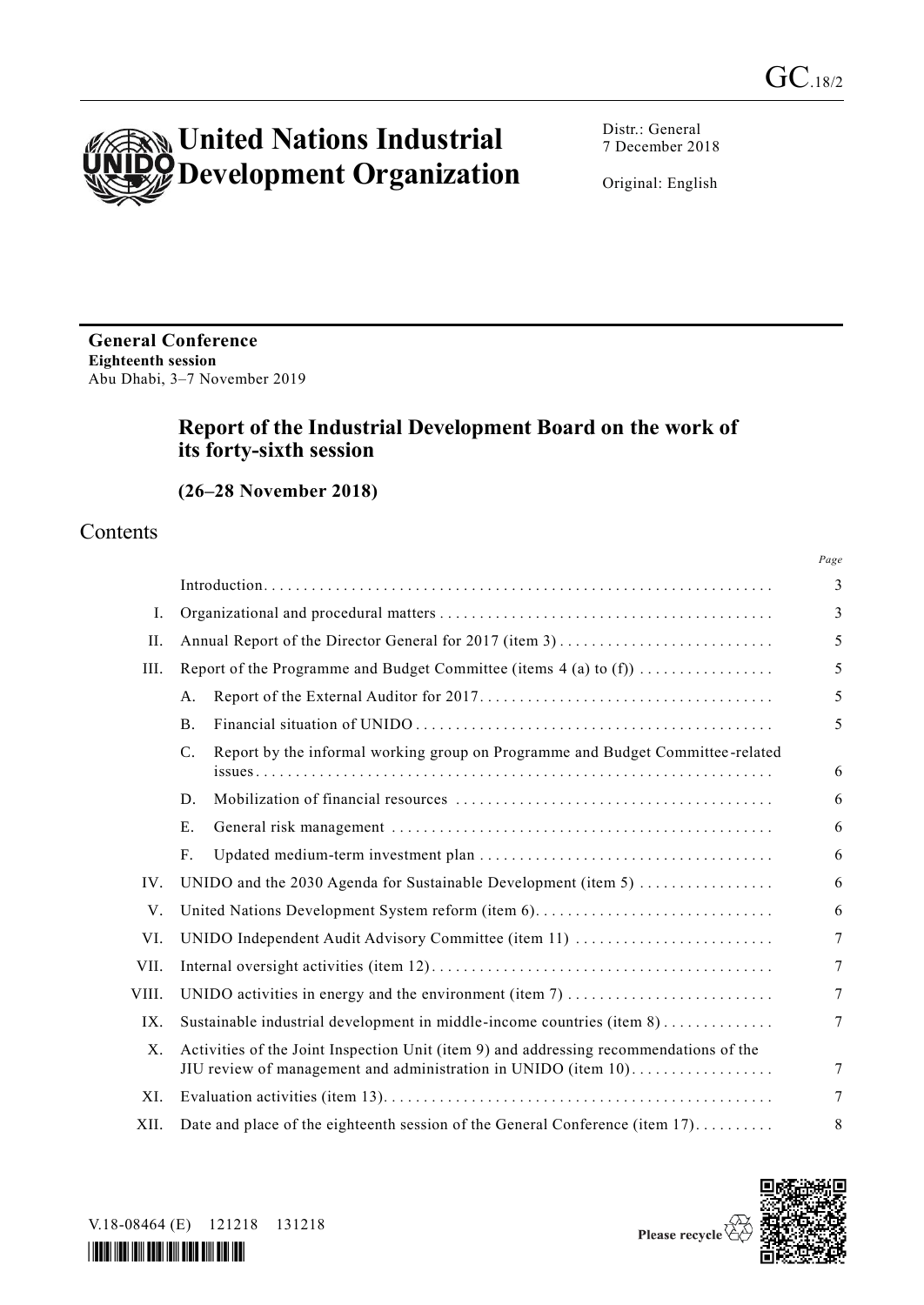|         |                                                                                | 8  |
|---------|--------------------------------------------------------------------------------|----|
| XIV.    | UNIDO, gender equality and the empowerment of women (item $15)$                | 8  |
| XV.     | Matters related to intergovernmental, non-governmental, governmental and other | 8  |
| XVI.    | Provisional agenda and date of the forty-seventh session (item 18)             | 8  |
| XVII.   | Adoption of the report (item 19) and closure of the forty-sixth session        | 9  |
| Annexes |                                                                                |    |
| I.      |                                                                                | 10 |
| П.      | Documents submitted to the Board at its forty-sixth session                    | 20 |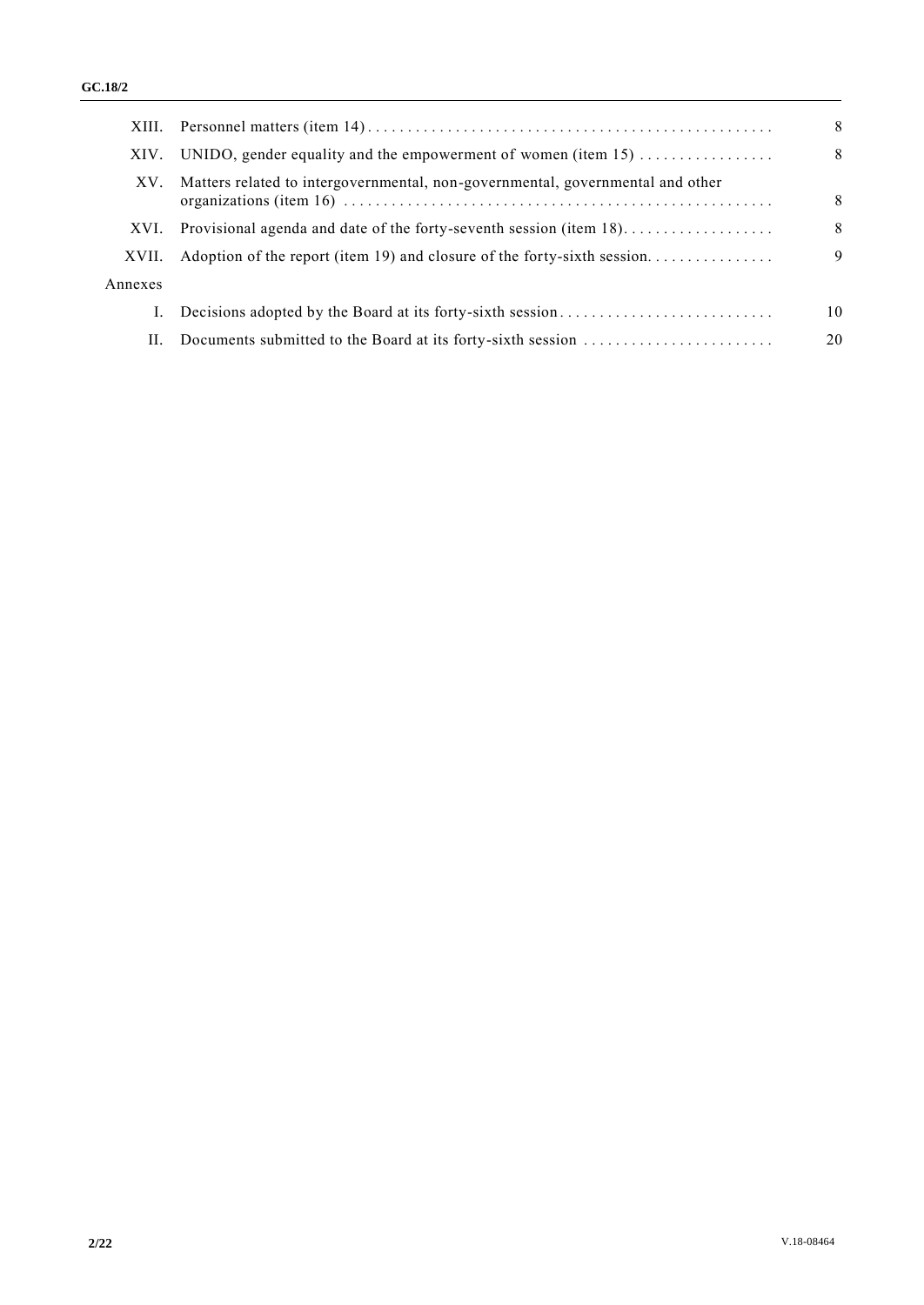# **Introduction**

1. The report of the Industrial Development Board on the work of its forty-sixth session is presented to the General Conference in accordance with Article 9.4 (c) of the Constitution. As recommended by the Programme and Budget Committee at its thirty-fourth session (conclusion  $2018/4(e)$ ), the Board decided to suspend rule 69 of the Rules of Procedure of the Board for its forty-sixth session and request the Director General to ensure that digital records in all six official languages be made available.

The following decisions of the Board, reproduced in annex I, are related to the work of the General Conference at its eighteenth session:

- IDB.46/Dec.8 Informal working group on programme and budget committee-related issues
- IDB.45/Dec.13 Annual Report of the Director General for 2017 (UNIDO and the third industrial development decade for Africa)

# **I. Organizational and procedural matters**

3. The forty-sixth session of the Board was held at UNIDO Headquarters, Vienna International Centre, from 26 to 28 November 2018 (six plenary meetings).

## **Participation**

4. The following 50 of the 53 members of the Board were represented at the session:

Algeria, Argentina, Austria, Bangladesh, Belarus, Burkina Faso, China, Costa Rica, Côte d'Ivoire, Croatia, Cuba, Cyprus, Ecuador, Egypt, Finland, Germany, Hungary, India, Iran (Islamic Republic of), Ireland, Italy, Japan, Kenya, Kuwait, Lebanon, Luxembourg, Malta, Mexico, Morocco, Nigeria, Norway, Pakistan, Panama, Peru, Philippines, Poland, Republic of Korea, Russian Federation, Saudi Arabia, South Africa, Spain, Sudan, Sweden, Switzerland, Thailand, Tunisia, Turkey, Uruguay, Venezuela (Bolivarian Republic of), and Zambia.

5. The following 39 Member States of UNIDO also participated in the session:

Afghanistan, Albania, Armenia, Bolivia (Plurinational State of), Bosnia and Herzegovina, Botswana, Chile, Colombia, Czechia, Democratic People's Republic of Korea, Dominican Republic, El Salvador, Eritrea, Indonesia, Iraq, Israel, Kyrgyzstan, Lao People's Democratic Republic, Libya, Malaysia, Monaco, Mongolia, Myanmar, Nepal, Netherlands, Niger, Oman, Paraguay, Qatar, Romania, Senegal, Slovenia, State of Palestine, Syrian Arab Republic, the former Yugoslav Republic of Macedonia, Ukraine, United Arab Emirates, Viet Nam, and Yemen.

6. The Sovereign Military Order of Malta participated as observer.

7. The following specialized agency was represented: International Telecommunication Union (ITU).

8. The following other intergovernmental organizations were represented: Asian-African Legal Consultative Organization (AALCO), European Union (EU), Gulf Cooperation Council (GCC), International Center for Promotion of Enterprises (ICPE), International Centre for Genetic Engineering and Biotechnology (ICGEB), International Criminal Police Organization (INTERPOL), League of Arab States (LAS), and the Organisation Internationale de la Francophonie (OIF).

9. The following non-governmental organizations were represented: Austro Arab Chamber of Commerce (AACC), Global Options and Linkages (Goal), International Alliance of Women (IAW), International Council of Women (ICW), International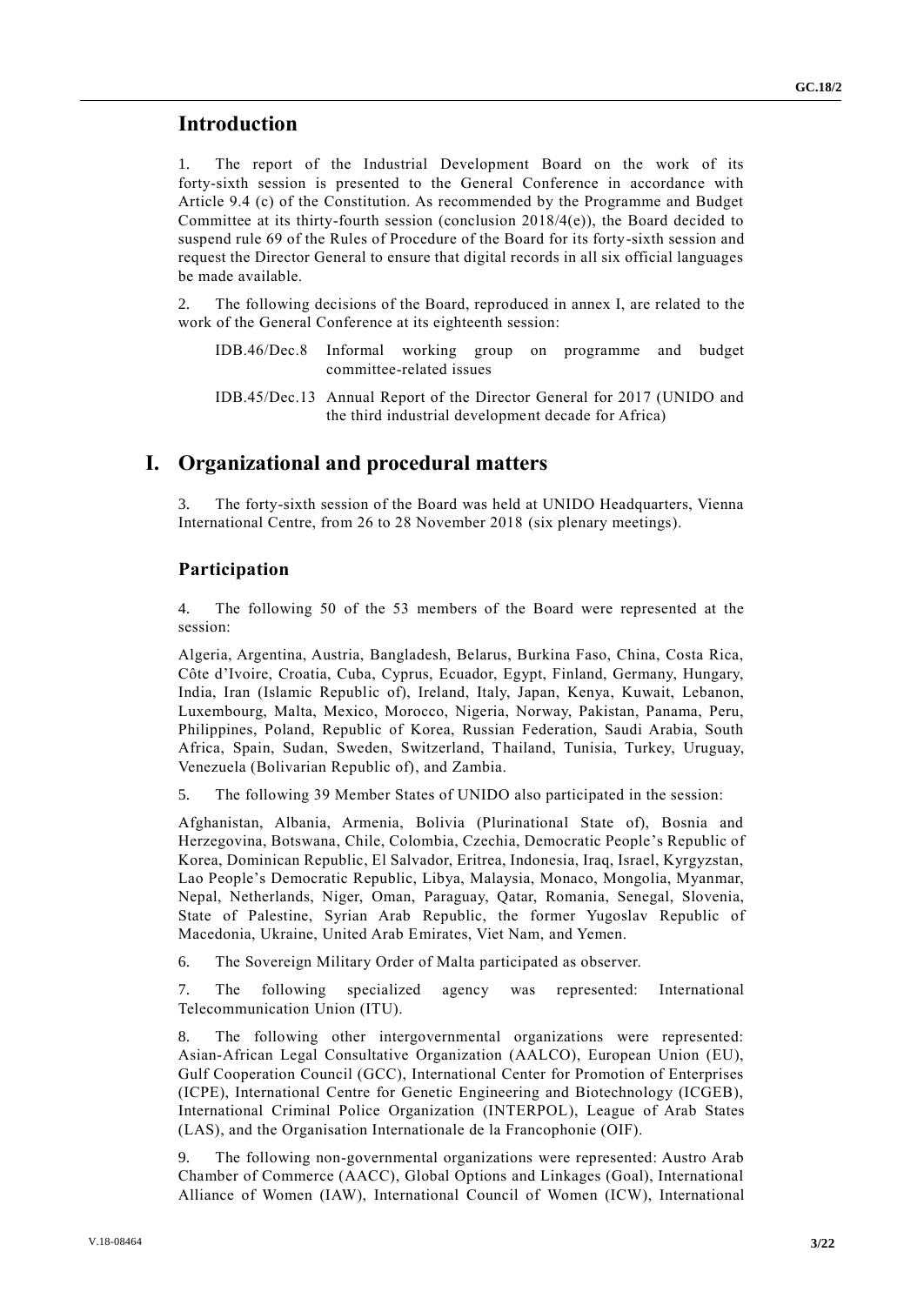Federation of Automatic Control (IFAC), Soroptimist International (SI), and the World Federation of Engineering Organizations (WFEO).

## **Opening of the session**

10. The forty-sixth session of the Board was declared open by the Acting President of the forty-fifth session, H.E. Ms. Faouzia Mebarki (Algeria).

## **Officers of the session**

11. In accordance with rule 23 of the rules of procedure, the Board elected by acclamation H.E. Ms. Faouzia Mebarki (Algeria) as President, H.E. Mr. Gharib Abadi (Islamic Republic of Iran), H.E. Ms. Natasha Meli Daudey (Malta) and Ms. Andrea Nemes (Hungary) as Vice-Presidents, and Mr. Milton Cohen-Henriquez (Panama) as Rapporteur.

## **Agenda of the session**

- 12. The Board adopted the following agenda:
	- 1. Election of officers.
	- 2. Adoption of the agenda.
	- 3. Annual Report of the Director General for 2017.
	- 4. Report of the Programme and Budget Committee:
		- (a) Report of the External Auditor for 2017;
		- (b) Financial situation of UNIDO;
		- (c) Report by the informal working group on Programme and Budget Committee-related issues;
		- (d) Mobilization of financial resources;
		- (e) General risk management;
		- (f) Updated medium-term investment plan.
	- 5. UNIDO and the 2030 Agenda for Sustainable Development.
	- 6. United Nations Development System reform.
	- 7. UNIDO activities in energy and the environment.
	- 8. Sustainable industrial development in middle-income countries.
	- 9. Activities of the Joint Inspection Unit.
	- 10. Addressing recommendations of the JIU review of management and administration in UNIDO.
	- 11. UNIDO Independent Audit Advisory Committee.
	- 12. Internal oversight activities.
	- 13. Evaluation activities.
	- 14. Personnel matters.
	- 15. UNIDO, gender equality and the empowerment of women.
	- 16. Matters related to intergovernmental, non-governmental, governmental and other organizations.
	- 17. Date and place of the eighteenth session of the General Conference.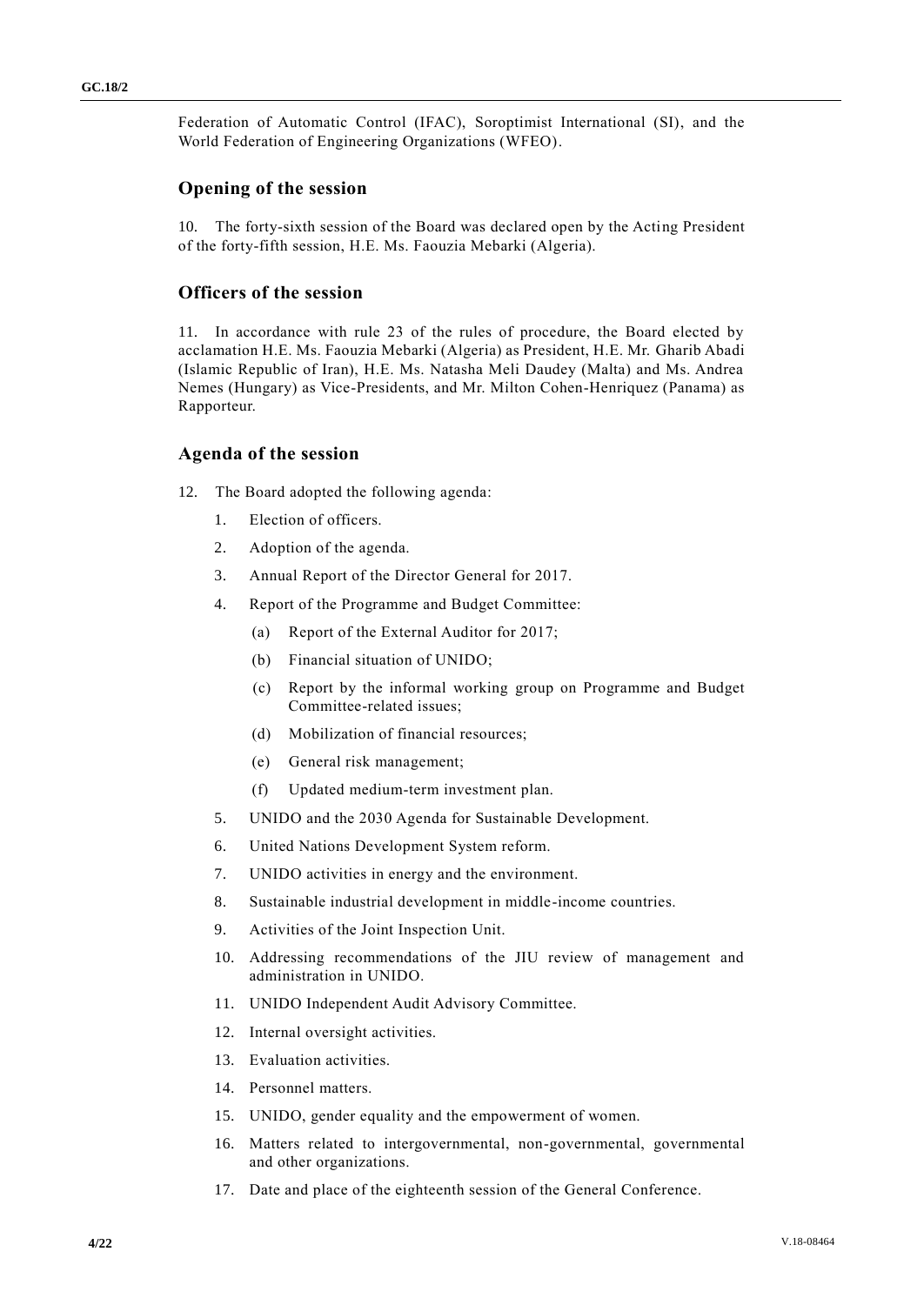18. Provisional agenda and date of the forty-seventh session.

19. Adoption of the report.

13. The Board adopted a proposal by the President to ensure the maximum utilization of available conference-servicing resources (see annex I, decision IDB.46/Dec.1).

14. The Board decided to set up informal in-session consultations with the aim of facilitating the drafting of decisions and entrusted Vice-President H.E. Ms. Natasha Meli Daudey (Malta) to chair those consultations.

# **II. Annual Report of the Director General for 2017 (item 3)**

15. Under item 3, the Board had before it the Annual Report of UNIDO 2017 (including the programme performance report) (IDB.46/2) and its appendices, an update by the Secretariat on the definition of indicators and setting of targets in the integrated results and performance framework (PBC.34/CRP.2), and a note by the Secretariat on UNIDO support in fostering the local pharmaceutical industry in developing countries (IDB.46/CRP.9).

16. The Board considered a draft decision submitted by the President (IDB.46/L.13) and adopted decision IDB.46/Dec.13 (see annex I).

# **III. Report of the Programme and Budget Committee (items 4 (a) to (f))**

17. Under item 4, including sub-items (a) to (f), the Board had before it the report of the Programme and Budget Committee on the work of its thirty-fourth session (IDB.46/9).

## **A. Report of the External Auditor for 2017**

18. Under sub-item 4(a), the Board had before it the report of the External Auditor on the accounts of UNIDO for the financial year 1 January to 31 December 2017 (IDB.46/3) and the unaudited annexes for the year ended 31 December 2017, contained in conference room paper PBC.34/CRP.3.

19. The Board considered a draft decision submitted by the President (IDB.46/L.2) and adopted decision IDB.46/Dec.2 (see annex I).

## **B. Financial situation of UNIDO**

20. Under sub-item 4(b), the Board had before it a report by the Director General on the financial situation of UNIDO (IDB.46/4), an update by the Secretariat on financial figures (IDB.46/CRP.2), a note by the Secretariat entitled "UNIDO in the United Nations Resident Coordinator system" (IDB.46/CRP.3), a note by the Secretariat on the regulatory framework of and guidelines for withdrawals from the Working Capital Fund (PBC.34/CRP.6), and a note by the Secretariat on digital records (PBC.34/CRP.8).

21. The Board considered a draft decision on the financial situation of UNIDO submitted by the President (IDB.46/L.3) and adopted decision IDB.46/Dec.3 (see annex I).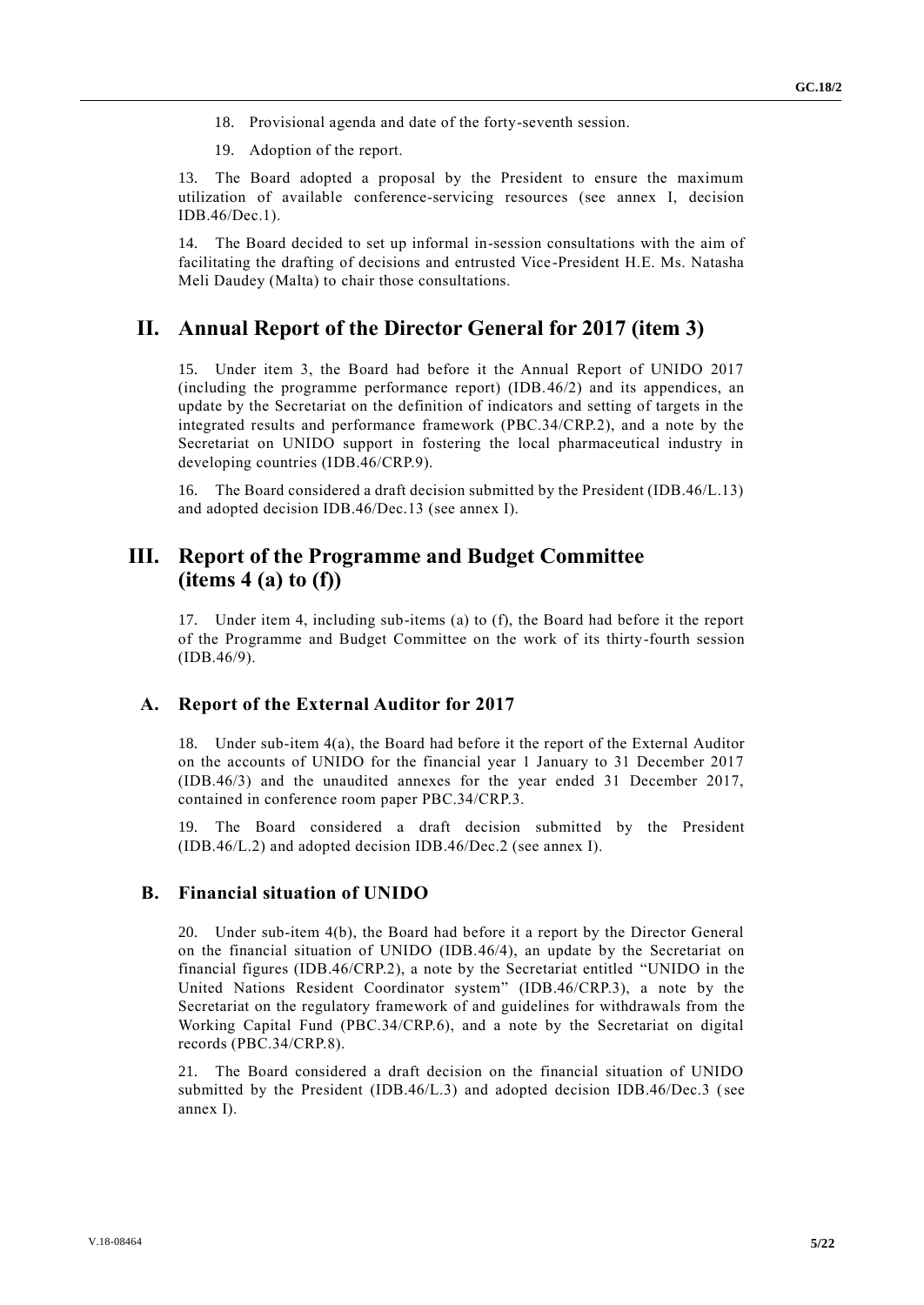# **C. Report by the informal working group on Programme and Budget Committee-related issues**

22. Under sub-item  $4(c)$ , the Board had before it a report by the Co-chairs of the informal working group on Programme and Budget Committee-related issues (IDB.46/5) and their update on the working group's deliberations since 20 June 2018 (IDB.46/CRP.4).

23. The Board considered a draft decision submitted by the President (IDB.46/L.8) and adopted decision IDB.46/Dec.8 (see annex I).

## **D. Mobilization of financial resources**

24. Under sub-item 4(d), the Board considered a report by the Director General on the mobilization of financial resources (IDB.46/6), information on the mobilization of financial resources contained in chapter 7 of the Annual Report of UNIDO 2017 (IDB.46/2), and a conference room paper prepared by the Secretariat on projects approved under the Industrial Development Fund, thematic and individual trust funds, and other voluntary contributions in 2017 (PBC.34/CRP.5).

25. The Board considered a draft decision submitted by the President (IDB.46/L.4) and adopted decision IDB.46/Dec.4 (see annex I).

## **E. General risk management**

26. Under sub-item  $4(e)$ , the Board had before it a report by the Director General on the general risk management (IDB.46/7\*) and an update by the Secretariat on the risk management committee (PBC.34/CRP.7).

27. At the proposal of the President, the Board took note of the documentation provided.

## **F. Updated medium-term investment plan**

28. Under sub-item 4(f), the Board had before it a report by the Director General on the medium-term investment plan 2018–2021 (IDB.46/8).

29. At the proposal of the President, the Board took note of the documentation provided.

# **IV. UNIDO and the 2030 Agenda for Sustainable Development (item 5)**

30. Under item 5, the Board had before it a report by the Director General on UNIDO and the 2030 Agenda for Sustainable Development (IDB.46/10) and a conference room paper on UNIDO technical cooperation programmes, projects and tools contributing to the achievement of the Sustainable Development Goals (IDB.46/CRP.5).

31. At the proposal of the President, the Board took note of the documentation provided.

# **V. United Nations Development System reform (item 6)**

32. Under item 6, the Board had before it a report by the Director General on the United Nations Development System reform (IDB.46/11).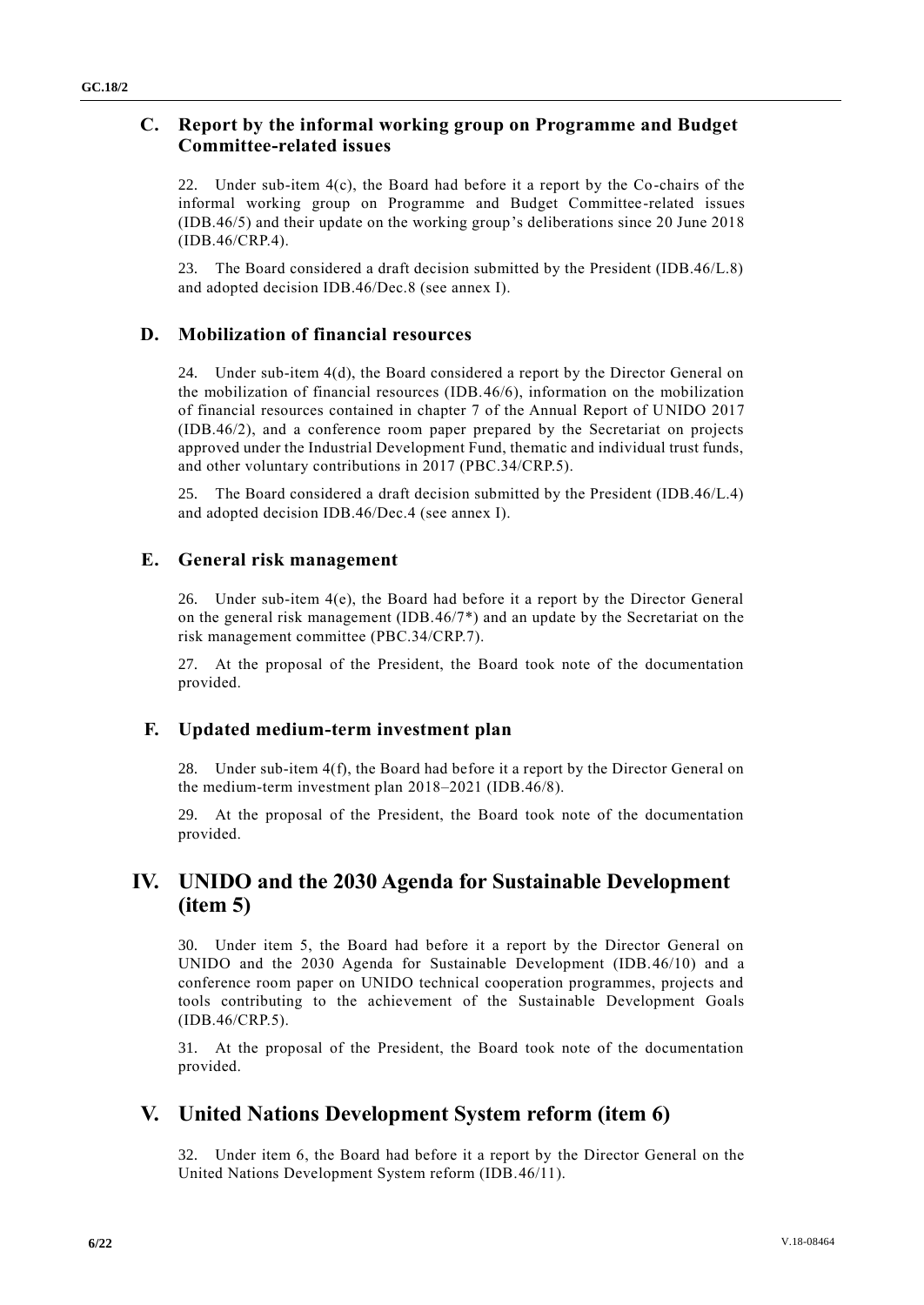33. The Board considered a draft decision submitted by the President (IDB.46/L.12) and adopted decision IDB.46/Dec.12 (see annex I).

## **VI. UNIDO Independent Audit Advisory Committee (item 11)**

34. Under item 11, the Board had before it the annual report of the UNIDO Independent Audit Advisory Committee 2018, submitted by its Chairperson (IDB.46/16), and the response thereon by the management of UNIDO (IDB.46/16/Add.1).

35. At the proposal of the President, the Board took note of the documentation provided.

# **VII. Internal oversight activities (item 12)**

36. Under item 12, the Board had before it a report by the Director of the Office of Evaluation and Internal Oversight on internal oversight activities (IDB.46/17).

37. At the proposal of the President, the Board took note of the documentation provided.

## **VIII. UNIDO activities in energy and the environment (item 7)**

38. Under item 7, the Board had before it a report by the Director General on UNIDO activities in energy and the environment (IDB.46/12).

39. At the proposal of the President, the Board took note of the documentation provided.

# **IX. Sustainable industrial development in middle-income countries (item 8)**

40. Under item 8, the Board had before it a report by the Director General on the strategic framework for partnering with middle-income countries (IDB.46/13).

41. The Board considered a draft decision submitted by the President (IDB.46/L.10) and adopted decision IDB.46/Dec.10 (see annex I).

# **X. Activities of the Joint Inspection Unit (item 9) and addressing recommendations of the JIU review of management and administration in UNIDO (item 10)**

42. Under items 9 and 10, the Board had before it two reports by the Director General, one on the activities of the Joint Inspection Unit (IDB.46/14), together with a note containing the UNIDO comments on the recommendations of the Joint Inspection Unit (IDB.46/CRP.10), and one report specifically on the recommendations of the Joint Inspection Unit review of management and administration in UNIDO (IDB.46/15).

43. At the proposal of the President, the Board took note of the documentation provided.

# **XI. Evaluation activities (item 13)**

44. Under item 13, the Board had before it a note by the Director of the Office of Evaluation and Internal Oversight on evaluation activities (IDB.46/18).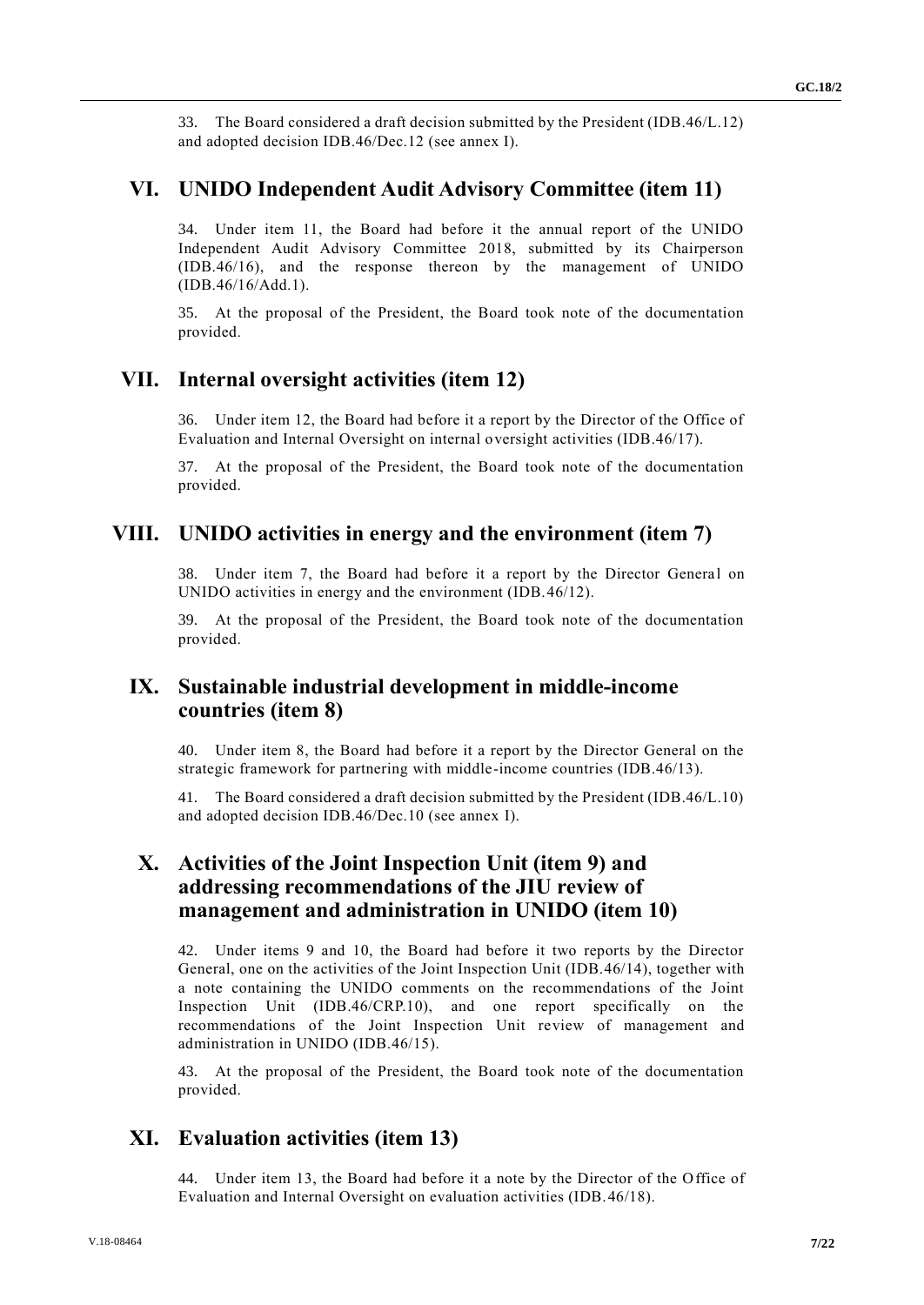45. The Board considered a draft decision submitted by the President (IDB.46/L.6) and adopted decision IDB.46/Dec.6 (see annex I).

# **XII. Date and place of the eighteenth session of the General Conference (item 17)**

46. Under item 17, the Board had before it a report by the Director General on the date and place of the eighteenth session of the General Conference (IDB.46/22).

The Board considered a draft decision submitted by the President (IDB.46/L.11) and adopted decision IDB.46/Dec.11 (see annex I).

# **XIII. Personnel matters (item 14)**

48. Under item 14, the Board had before it a report by the Director General on personnel matters (IDB.46/19), annexes I to V to the report by the Director General (IDB.46/CRP.6) and a note by the Secretariat, providing the list of UNIDO staff as of 21 November 2018 (IDB.46/CRP.7).

49. At the proposal of the President, the Board took note of the documentation provided.

# **XIV. UNIDO, gender equality and the empowerment of women (item 15)**

50. Under item 15, the Board had before it a report by the Director General on UNIDO, gender equality and the empowerment of women (IDB.46/20/Rev.1).

51. At the proposal of the President, the Board took note of the documentatio n provided.

# **XV. Matters related to intergovernmental, non-governmental, governmental and other organizations (item 16)**

52. Under item 16, the Board had before it a report by the Secretariat on the review of the consultative status of non-governmental organizations (IDB.46/21) and its addendum (IDB.46/21/Add.1), an application for consultative status by one non-governmental organization (IDB.46/23) and a note from the Director General with information on intergovernmental organizations (IDB.46/24).

53. The Board considered two draft decisions submitted by the President with regard to the review of the consultative status of non-governmental organizations (IDB.46/L.7), and to the intergovernmental organizations (IDB.46/L.5), and adopted decisions IDB.46/Dec.7 and IDB.46/Dec.5 (see annex I). Regarding the application for consultative status by one non-governmental organization, the Board considered a draft decision submitted by the President based on a recommendation by the Bureau and adopted decision IDB.46/Dec.14 (see annex I).

# **XVI. Provisional agenda and date of the forty-seventh session (item 18)**

54. Under item 18, the Board had before it a note by the Director General on the provisional agenda and date of the forty-seventh session (IDB.46/CRP.8).

55. The Board considered a draft decision submitted by the President (IDB.46/L.9) and adopted decision IDB.46/Dec.9 (see annex I).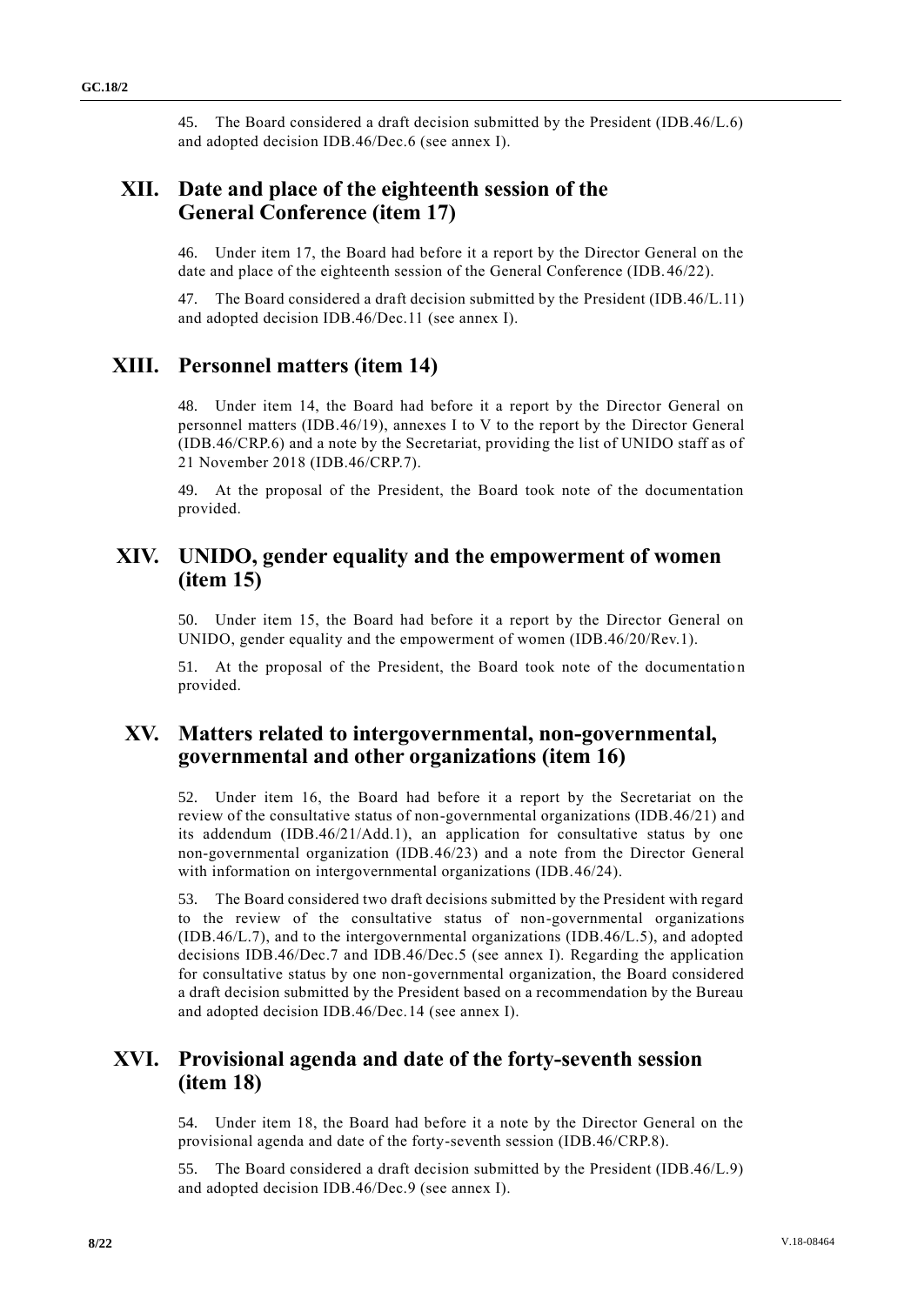# **XVII. Adoption of the report (item 19) and closure of the forty-sixth session**

56. On 28 November, the Board considered a draft decision submitted by the President (IDB.46/L.15) entitled "Third special session of the General Conference" and adopted decision IDB.46/Dec.15 (see annex I).

57. On 28 November, the Board considered the draft report on the work of its forty-sixth session (IDB.46/L.1) and adopted it as a whole with the understanding that the Rapporteur would be entrusted with the task of finalizing the report.

58. The Board closed its forty-sixth session at 4.16 p.m. on 28 November 2018.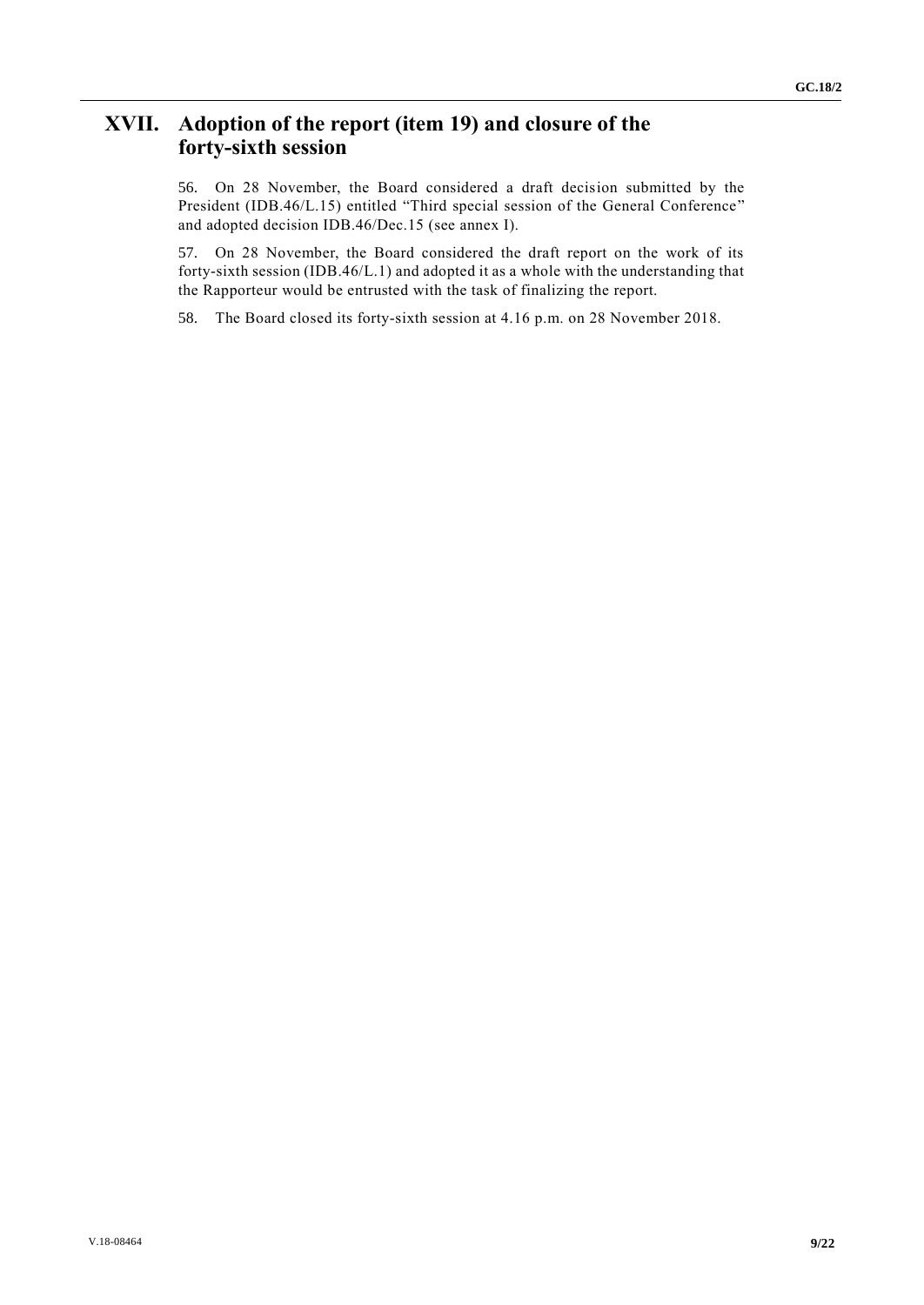# **Annex I**

|  |  | Decisions adopted by the Board at its forty-sixth session |  |
|--|--|-----------------------------------------------------------|--|
|  |  |                                                           |  |

| Decision No. | Title                                                                                                               | Page |
|--------------|---------------------------------------------------------------------------------------------------------------------|------|
| 1            | Utilization of available conference-servicing resources                                                             | 11   |
| 2            | Report of the External Auditor for 2017                                                                             | 11   |
| 3            | Financial situation of UNIDO                                                                                        | 11   |
| 4            | Mobilization of financial resources                                                                                 | 12   |
| 5            | Relationship agreements with intergovernmental<br>organizations                                                     | 12   |
| 6            | Evaluation activities                                                                                               | 13   |
| 7            | Review of the consultative status of non-governmental<br>organizations                                              | 13   |
| 8            | Informal working group on Programme and Budget<br>Committee-related issues                                          | 13   |
| 9            | Provisional agenda and date of the<br>forty-seventh session                                                         | 14   |
| 10           | Strategic Framework for Partnering with<br>Middle-Income Countries                                                  | 15   |
| 11           | Date and place of the eighteenth session of the<br>General Conference                                               | 15   |
| 12           | United Nations development system reform                                                                            | 16   |
| 13           | Annual Report of the Director General for 2017<br>(UNIDO and the Third Industrial Development<br>Decade for Africa) | 17   |
| 14           | Application from a non-governmental organization<br>for consultative status                                         | 18   |
| 15           | Third special session of the General Conference                                                                     | 19   |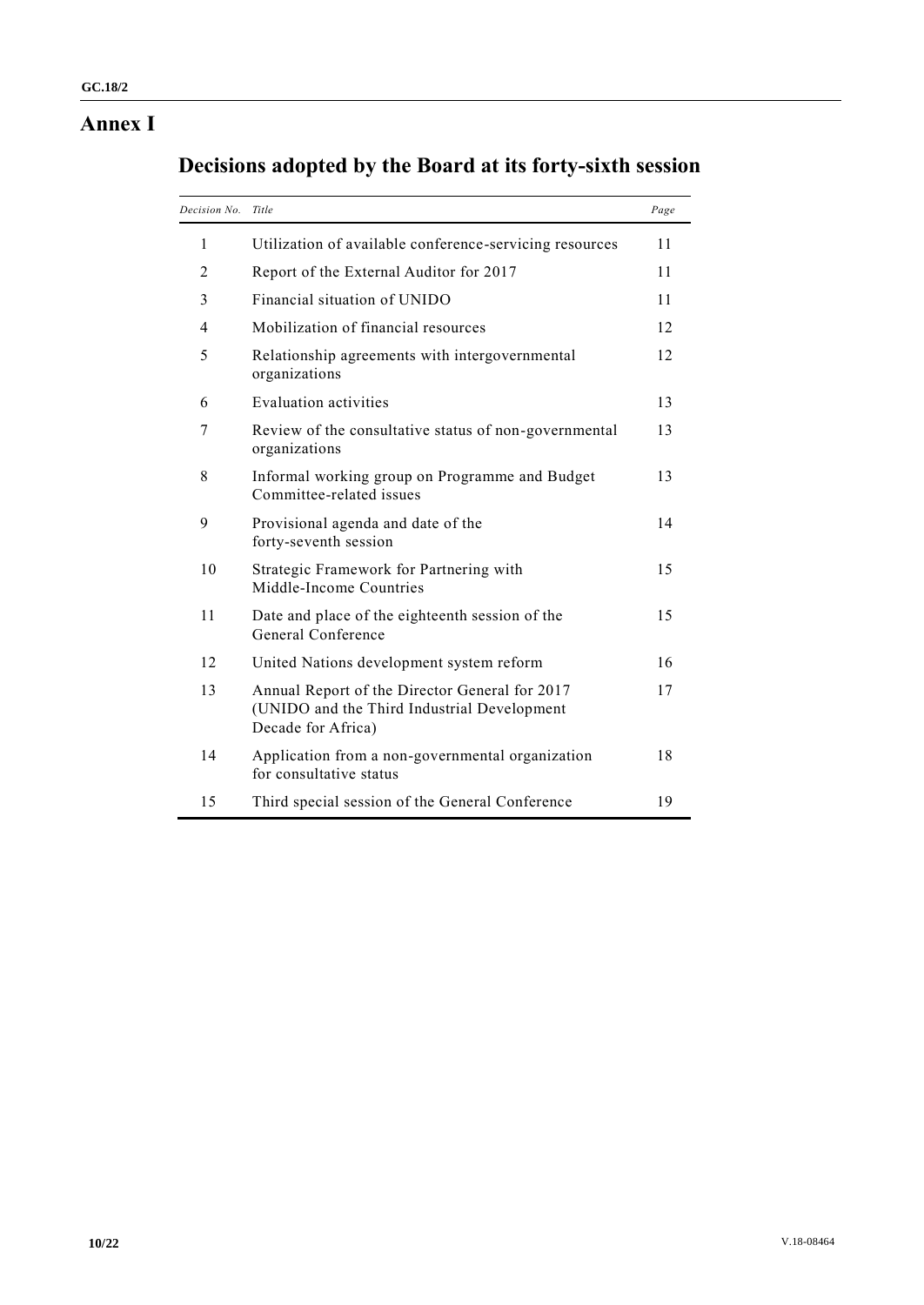#### **Decision IDB.46/Dec.1** Utilization of available conference-servicing resources

The Industrial Development Board, with the aim of utilizing the available conference-servicing resources to the maximum extent possible, decided to suspend with immediate effect rule 32 of its rules of procedure relating to the quorum, for the meetings of its forty-sixth session only, provided no substantive decisions were taken at those meetings.

> *1st plenary meeting 26 November 2018*

#### **Decision IDB.46/Dec.2** Report of the external auditor for 2017

The Industrial Development Board:

(a) Welcomed the report of the External Auditor on the accounts of the United Nations Industrial Development Organization for the financial period 1 January to 31 December 2017, including the financial performance report, as contained in document IDB.46/3, and the Annual Report of UNIDO 2017, including the programme performance report for 2017 (IDB.46/2);

(b) Also welcomed the statements of the Director General and the External Auditor made at the thirty-fourth session of the Programme and Budget Committee;

(c) Expressed its gratitude to the External Auditor for the important services rendered by him and welcomed all his invaluable findings and recommendations;

(d) Commended the Auditor General of Germany for the successful completion of their mandate from 1 July 2014 and welcomed the Auditor General of the Philippines, who took up the role of External Auditor as of 1 July 2018;

(e) Recognized the important contribution the External Auditor makes to the improvement of UNIDO's governance structure, management, operations and performance, through his recommendations, including those in his recent report IDB.46/3;

(f) Took note of the actions taken by the Director General to implement recommendations of prior years;

(g) Endorsed the recommendations of the External Auditor and requested the Director General to continue implementing them and to report thereon to the Industrial Development Board starting from its forty-seventh session.

> *6th plenary meeting 28 November 2018*

#### **Decision IDB.46/Dec.3** Financial situation of UNIDO

The Industrial Development Board:

(a) Took note of the information provided in document IDB.46/4;

(b) Urged those Member States and former Member States that have not yet paid their assessed contributions, including advances to the Working Capital Fund and prior years' arrears, to do so without delay;

(c) Requested the Director General to pursue his efforts and contacts with Member States and former Member States to effect the collection of arrears;

(d) Urged the Secretariat to continue working with Member States to encourage timely payment of assessed contributions, including within the informal working group on Programme and Budget Committee-related issues;

(e) Decided to ask the Secretariat to continue replacing written summary records of the Industrial Development Board and the General Conference with digital records;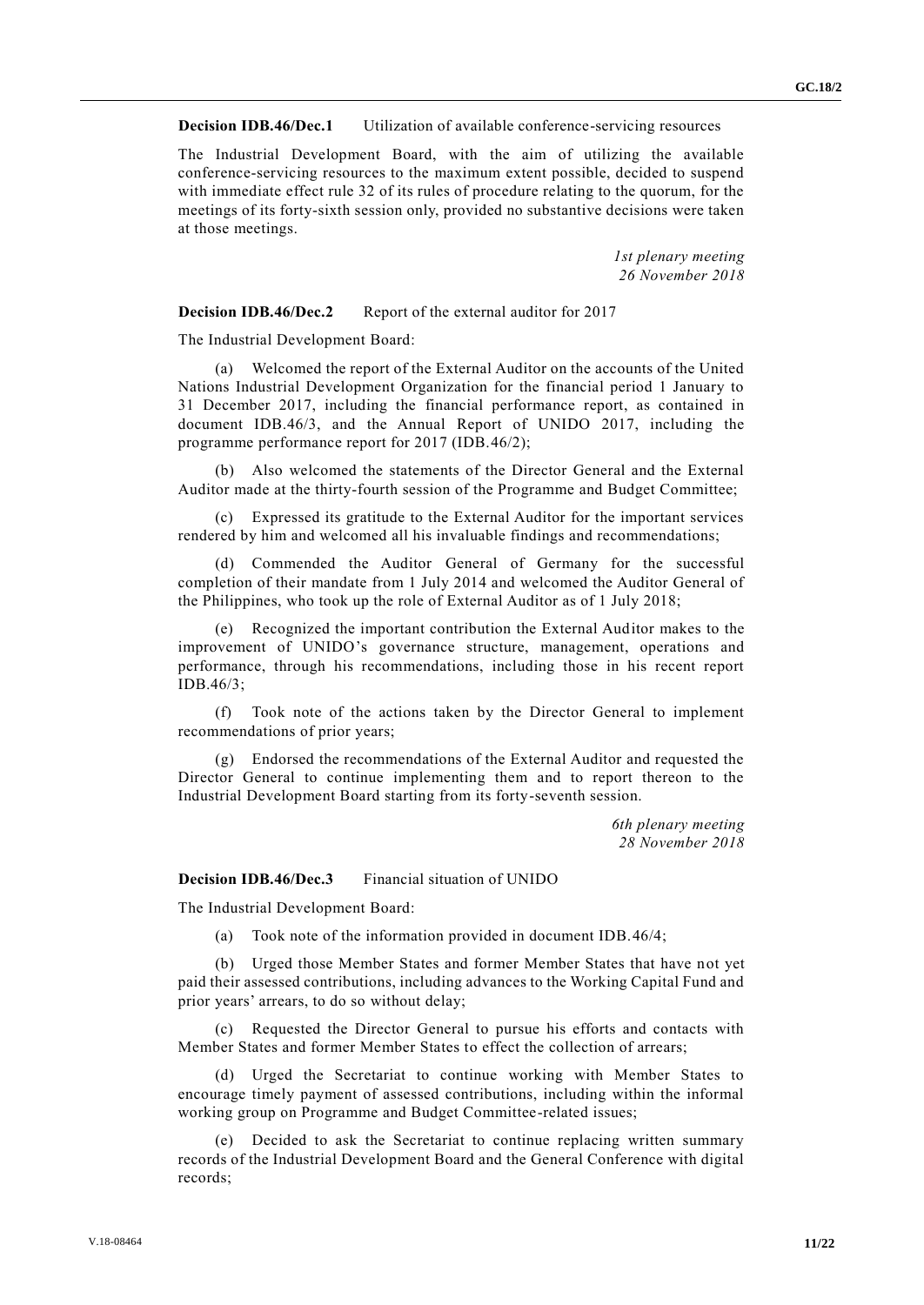(f) Recalled that the search for productivity gains and efficiencies must be a continuous management process, while mindful of not affecting the quality of the delivery of projects, and welcomed the list of priority areas for efficiencies mentioned in document IDB.46/4, and therefore requested the Secretariat to report in the thirty-fifth session of the Programme and Budget Committee on all de-prioritization and efficiencies identified and/or implemented since the thirty-third session of the Programme and Budget Committee, with the goal to offset the financial impact on Member States of recosting and new expenditure proposals in the budgets for 2018–2019.

> *6th plenary meeting 28 November 2018*

**Decision IDB.46/Dec.4** Mobilization of financial resources

The Industrial Development Board:

(a) Took note of the information contained in document IDB.46/6;

(b) Decided to delegate to the Director General the authority to approve projects for financing under the Industrial Development Fund in 2018 and 2019 in accordance with the priorities defined in the medium-term programme framework 2018–2021 (IDB.45/8 and GC.17/6);

(c) Encouraged Member States and other donors to increase their voluntary contributions to UNIDO including for the recently created Partnership Trust Fund as well as the Special Account of Voluntary Contributions for Core Activities (SAVCCA) and the Major Capital Investment Fund (MCIF);

(d) Also encouraged all donors to consider contributing programmable funds, specifically to enable UNIDO to respond rapidly to requests for assistance and develop and implement its programmatic activities in a prompt and coordinated manner;

(e) Requested Member States to consider contributing to UNIDO to enable the Organization to work with funding sources requiring co-funding, either through contributing to the dedicated trust funds or by special purpose funding at country or global level;

(f) Encouraged Governments of recipient countries to play an active role in sharing with UNIDO the responsibility for mobilizing funds for jointly agreed priority activities, and specifically to take the lead in identifying and accessing funds available at the country level, including local cost sharing opportunities, and funds from bilateral donors, multi-donor trust funds, United Nations Development Programme, World Bank as well as other development finance institutions;

(g) Strongly recommended that Member States cooperate with and support the Organization in its efforts to develop and promote its programmes and initiatives in the international development context, and especially through international conferences and other forms of dialogue, in order to ensure that these initiatives are well known, their relevance for international development targets are recognized, and resources are made available.

> *6th plenary meeting 28 November 2018*

#### **Decision IDB.46/Dec.5** Relationship agreements with intergovernmental organizations

The Industrial Development Board:

(a) Took note of the information provided in document IDB.46/24;

(b) Authorized the Director General, in accordance with Article 19.1 (a) of the Constitution and the guidelines for the relationship of UNIDO with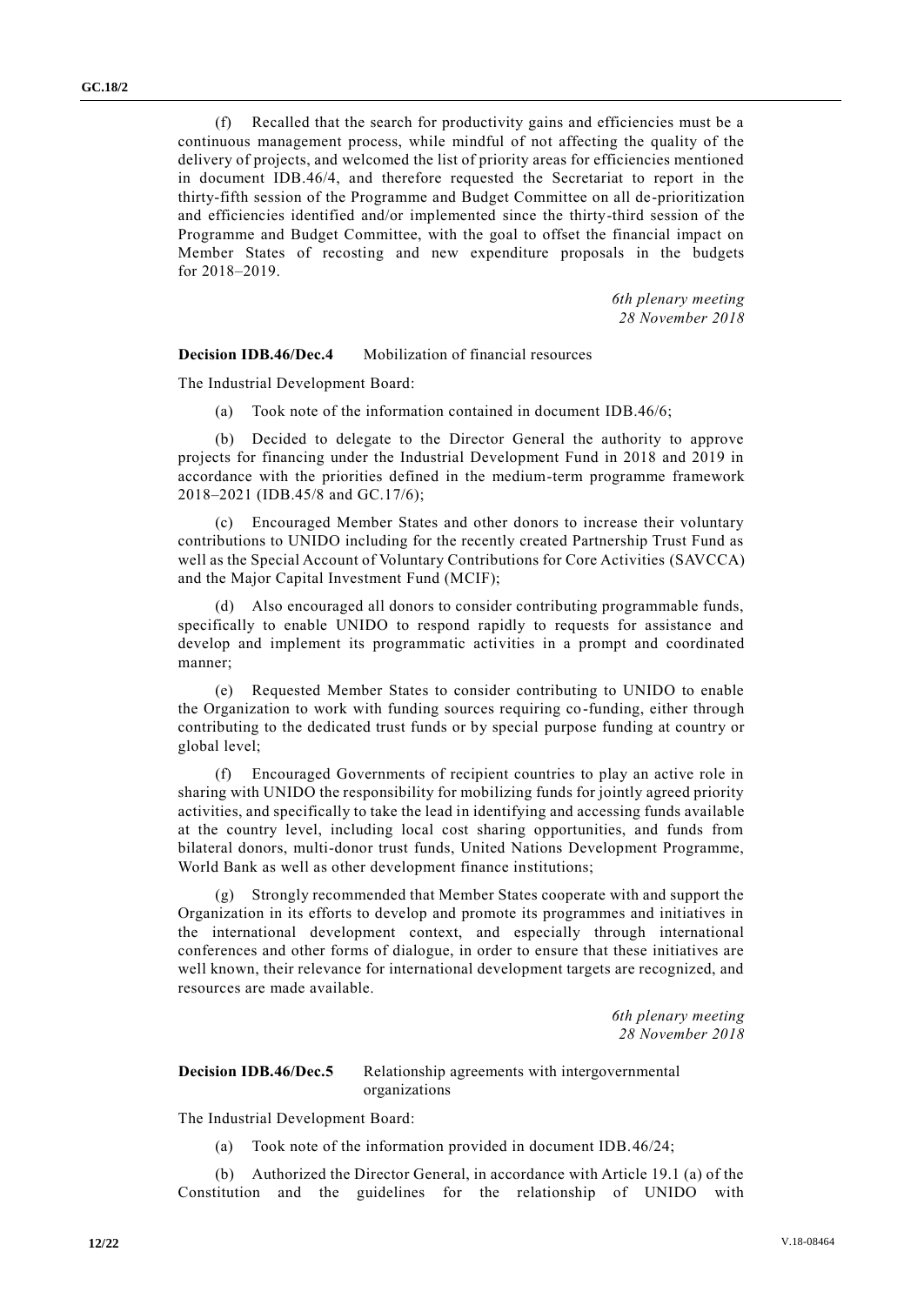intergovernmental, governmental, non-governmental and other organizations (General Conference decision GC.1/Dec.41, annex, para. 9) and on the basis of the information contained in the annex to document IDB.46/24, to conclude an appropriate relationship agreement with the following intergovernmental organizations:

GCC Standardization Organization (GSO);

Organization for Economic Cooperation and Development (OECD);

West African Health Organization (WAHO).

*6th plenary meeting 28 November 2018*

**Decision IDB.46/Dec.6** Evaluation activities

The Industrial Development Board:

(a) Took note of the report on the evaluation activities (IDB.46/18);

(b) Reiterated its support to the evaluation function for accountability, learning and contribution to development effectiveness;

(c) Encouraged outcome- and impact-driven evaluations on results, and the incorporation of information on performance and lessons into management and strategic planning processes.

> *6th plenary meeting 28 November 2018*

#### **Decision IDB.46/Dec.7** Review of the consultative status of non-governmental organizations

The Industrial Development Board:

(a) Took note of the information provided in document IDB.46/21 and IDB.46/21/Add.1;

(b) Taking into consideration GC.1/Dec.41, annex B, paragraph 21, recommended to the Board to discontinue the consultative status for those organizations that have not demonstrated sufficient interest in cooperating with UNIDO in the past four years;

(c) Recommended that the Board should review at least every four years the list of NGOs holding consultative status, in line with GC.1/Dec.41, annex B, paragraph 20 (a).

> *6th plenary meeting 28 November 2018*

**Decision IDB.46/Dec.8** Informal working group on Programme and Budget Committee-related issues

The Industrial Development Board:

(a) Took note of the information contained in document IDB.46/5;

(b) Thanked the informal working group on Programme and Budget Committee-related issues for its work to date, appreciating the work of the Co-chairs, decided to extend its mandate until it is decided by the Board to conclude its deliberations, and requested its Co-chairs to continue reporting annually to the Board, through the Programme and Budget Committee, and encouraged all Member States to actively engage with the deliberations of the working group;

(c) Encouraged the working group to prepare its agenda on a six-month basis;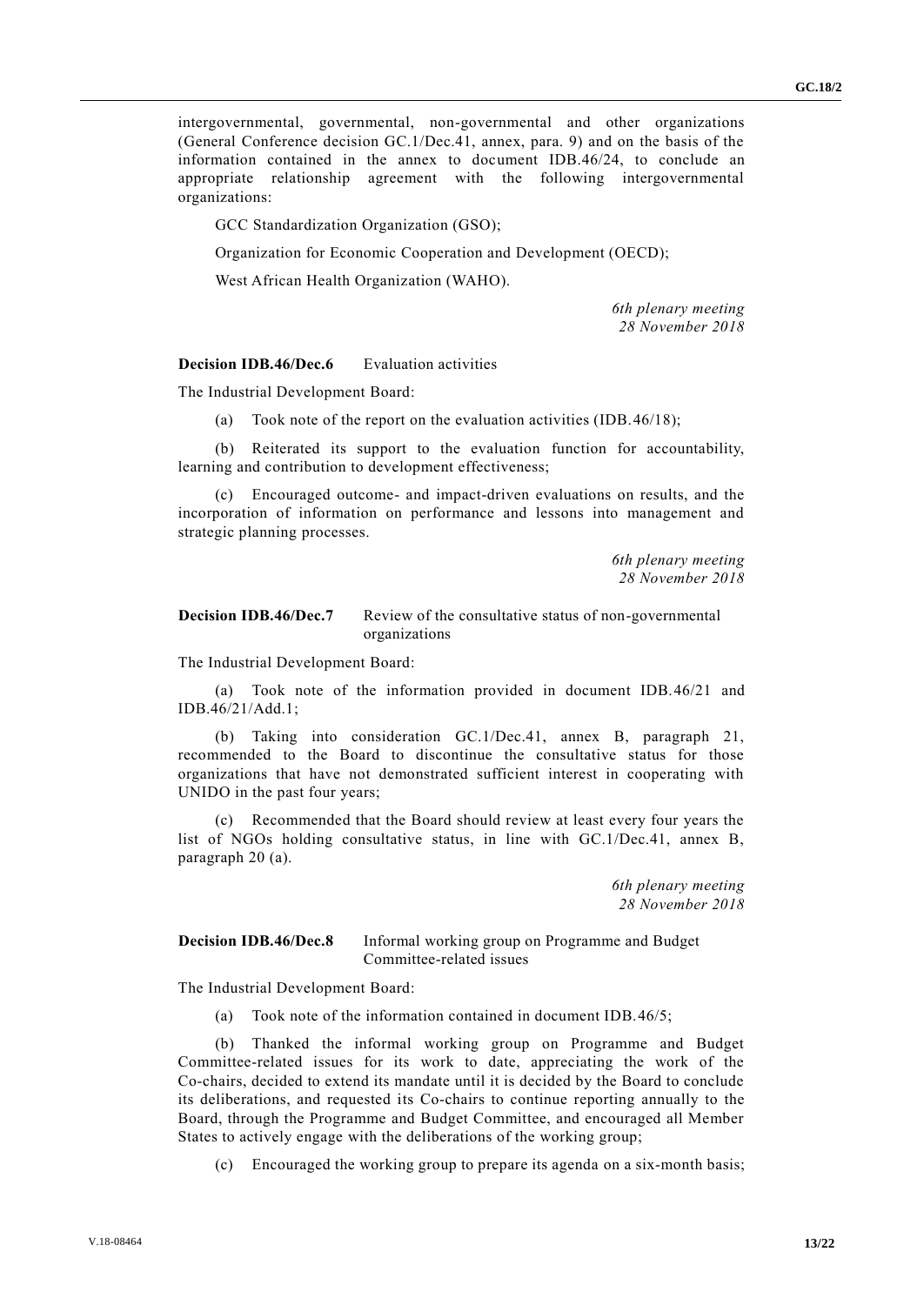(d) Requested the informal working group to keep deliberating on all Programme and Budget Committee-related issues, in particular on the issue of unutilized balances of appropriations, with a view to producing a proposal on these issues for the consideration of the thirty-fifth session of the Programme and Budget Committee;

(e) Called on all Member States to reach an agreement on the proposals to address the issue of unutilized balances of appropriations through the informal working group, and for the informal working group to present the agreed proposal to be considered by the thirty-fifth session of the Programme and Budget Committee and ultimate adoption by the forty-seventh session of the Industrial Development Board and by the eighteenth session of the General Conference.

> *6th plenary meeting 28 November 2018*

**Decision IDB.46/Dec.9** Provisional agenda and date of the forty-seventh session

The Industrial Development Board:

(a) Took note of the information contained in document IDB.46/CRP.8;

(b) Decided to approve the following provisional agenda for its forty-seventh session:

- 1. Election of officers.
- 2. Adoption of the agenda.
- 3. Annual report of the Director General for 2018.
- 4. Third Industrial Development Decade for Africa (IDDA III).
- 5. Report of the Programme and Budget Committee:
	- (a) Report of the External Auditor for 2018;
	- (b) Financial situation of UNIDO;
	- (c) Scale of assessments for apportionment of the regular budget expenses for the biennium 2020–2021;
	- (d) Working Capital Fund for the biennium 2020–2021;
	- (e) Report by the informal working group on Programme and Budget Committee-related issues;
	- (f) Mobilization of financial resources;
	- (g) General risk management;
	- (h) Appointment of an External Auditor.
- 6. Programme and budgets, 2020–2021.
- 7. UNIDO and the 2030 Agenda for Sustainable Development.
- 8. UNIDO activities in energy and the environment.
- 9. Activities of the Joint Inspection Unit.
- 10. Addressing recommendations of the JIU review of management and administration in UNIDO.
- 11. UNIDO Independent Audit Advisory Committee.
- 12. Internal oversight activities.
- 13. Evaluation activities.
- 14. Personnel matters.
- 15. UNIDO, gender equality and the empowerment of women.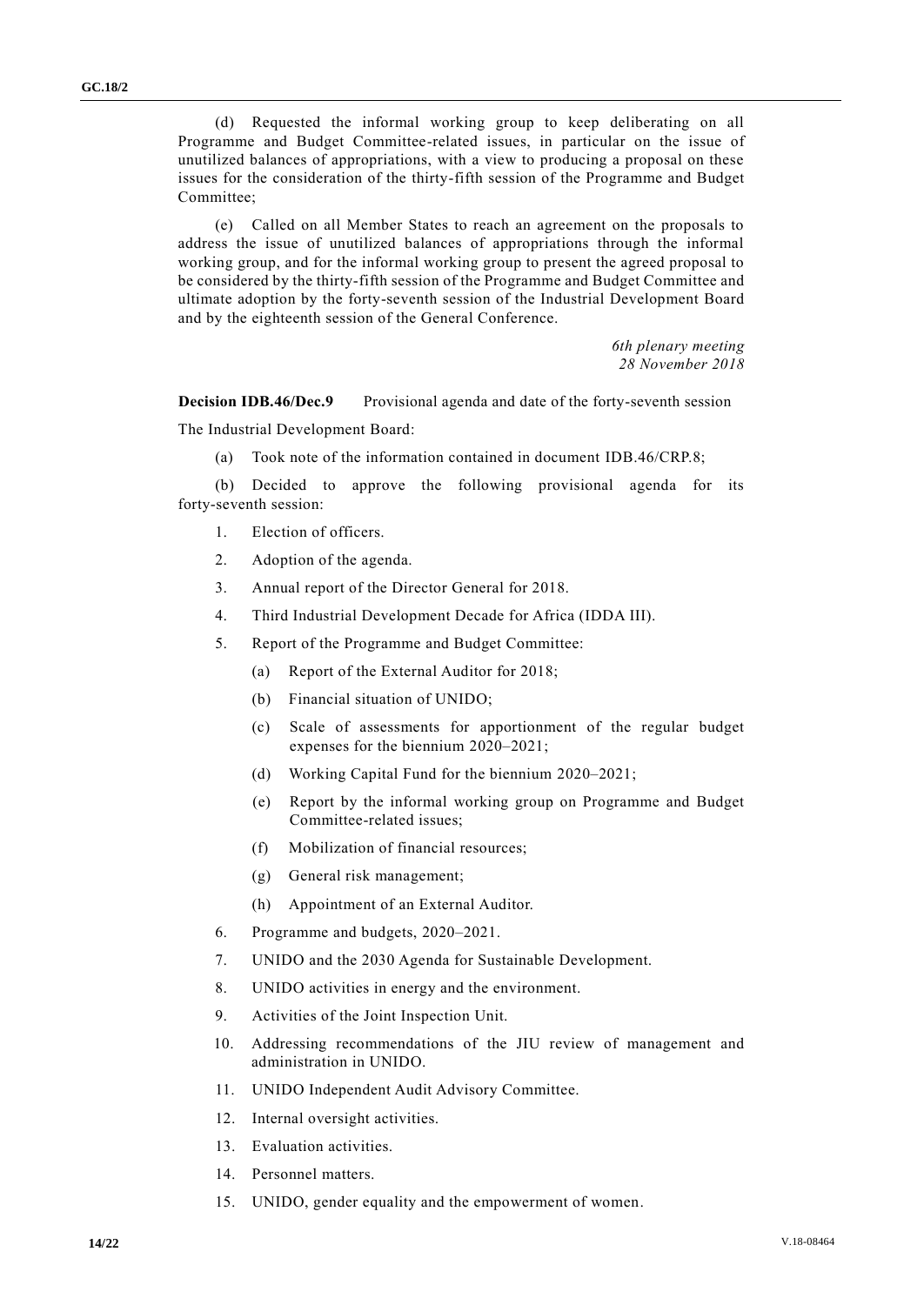- 16. Matters related to intergovernmental, non-governmental, governmental and other organizations.
- 17. Provisional agenda and date of the forty-eighth session.
- 18. Adoption of the report.
- (c) Decided to hold its forty-seventh session from 1 to 3 July 2019.

*6th plenary meeting 28 November 2018*

#### **Decision IDB.46/Dec.10** Strategic Framework for Partnering with Middle-Income Countries

The Industrial Development Board:

(a) Recalled resolution GC.17/Res.6 on sustainable industrial development in middle-income countries;

(b) Took note of the report of the Director General (IDB.46/13) on developing a UNIDO strategic framework for collaboration with middle-income countries (MICs) aimed at promoting their achievement of inclusive and sustainable industrial development;

(c) Expressed its appreciation to the Director General for submitting his outlined proposal including the scope and prospects for programmatic cooperation between UNIDO and its MIC Member States;

(d) Requested the Director General to organize consultations with Member States for the finalization of the draft strategic framework with a view to present it for consideration to the Board at its forty-seventh session.

> *6th plenary meeting 28 November 2018*

#### **Decision IDB.46/Dec.11** Date and place of the eighteenth session of the General Conference

The Industrial Development Board:

(a) Recalled rule 4 of the rules of procedure of the General Conference stating that regular sessions of the General Conference shall be held at the seat of the Organization, unless otherwise determined by the Conference;

(b) Recalled also rule 8 of the rules of procedure of the General Conference stipulating that actual additional costs directly or indirectly involved in holding a session away from Headquarters shall be borne by the host Government;

Took into consideration the report of the Director General (IDB.46/22), which informed the Board of the generous offer of the Government of the United Arab Emirates to host the eighteenth session of the General Conference in Abu Dhabi;

Took also note with appreciation of the assurances received from the Government of the United Arab Emirates to bear all additional costs directly or indirectly involved in holding the session in Abu Dhabi, as referred to in paragraph (b);

(e) Further took note of the request of the Government of the United Arab Emirates to explore the possibility of scheduling the eighteenth session of the General Conference from 3 to 7 November 2019;

(f) Welcomed the offer by the Government of the United Arab Emirates to host the General Conference;

(g) Decided to hold the eighteenth session of the General Conference in Abu Dhabi, from 3 to 7 November 2019;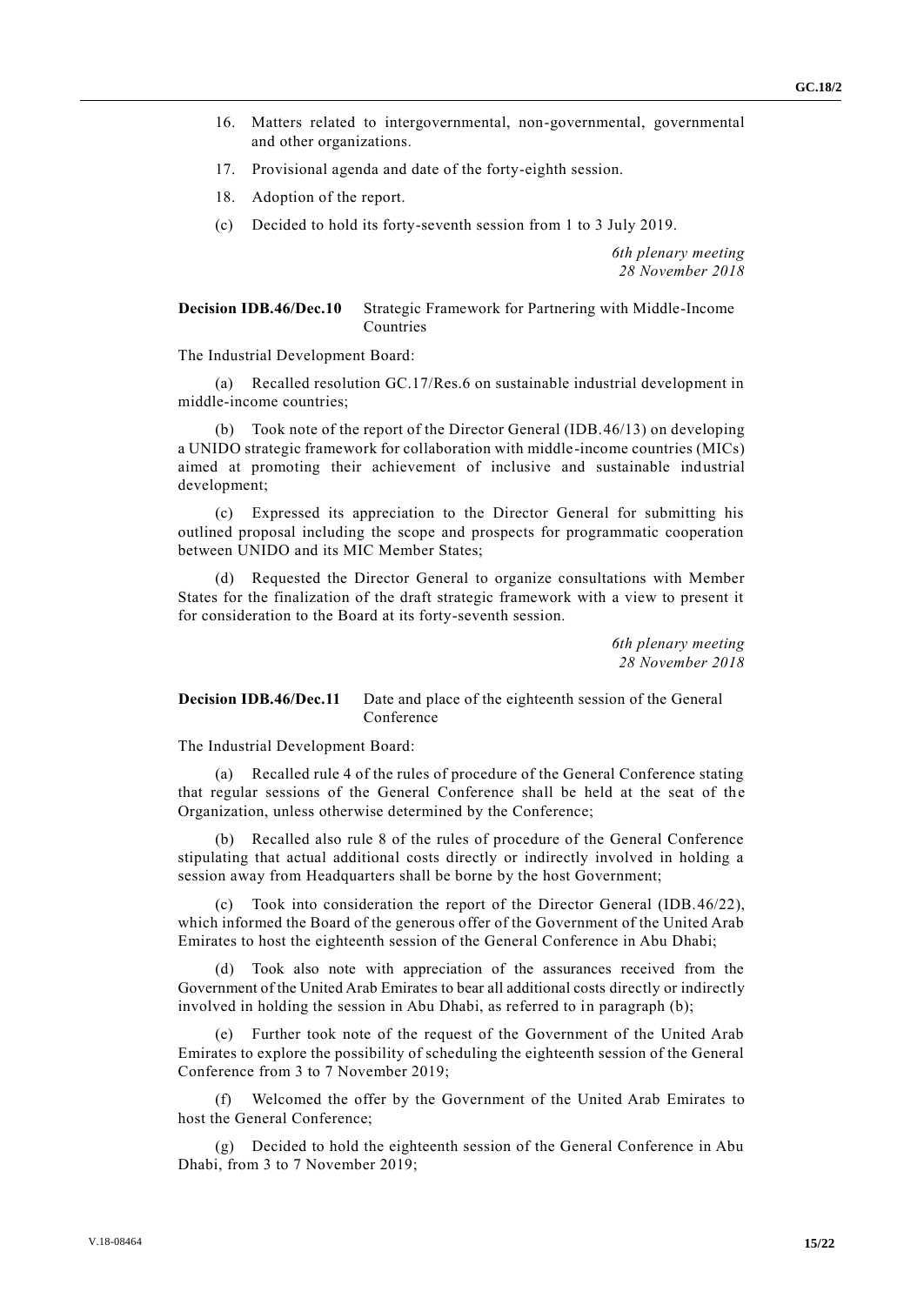(h) Requested the Director General to negotiate and conclude an appropriate Conference agreement with the Government of the United Arab Emirates;

(i) Also requested the Director General to report to the forty-seventh session of the Board on the progress achieved in this matter.

> *6th plenary meeting 28 November 2018*

**Decision IDB.46/Dec.12** United Nations development system reform

The Industrial Development Board:

(a) Recalled General Assembly resolutions [71/243](http://undocs.org/A/RES/71/243) on the Quadrennial comprehensive policy review of operational activities for development of the United Nations system, and [72/279](http://undocs.org/A/RES/72/279) on Repositioning of the United Nations development system in the context of the quadrennial comprehensive policy review of operational activities for development of the United Nations system;

(b) Recognized a revitalized, strategic, flexible, and results- and action-oriented United Nations Development Assistance Framework (UNDAF) as the most important instrument for the planning and implementation of United Nations development activities in each country, and in that regard stressed that UNIDO's development results, outcome and performance as the specialized agency of the United Nations mandated to promote inclusive and sustainable industrial development, and its active role within the United Nations development system should be accordingly reflected in UNDAFs;

(c) Took note of the ongoing efforts to refine and update the Integrated Results and Performance Framework (IRPF) of UNIDO and its potential contribution to support the positioning of the Organization in the system-wide strategic document;

(d) Recognized the challenges and underlined the importance of making use of the opportunities of the repositioning of the United Nations development system to strengthen the central role of UNIDO in promoting inclusive and sustainable industrial development within the renewed architecture of the United Nations development system;

(e) Noted that the foreseeable financial impact of the repositioning of the United Nations development system on UNIDO is a topic of importance that will be discussed in the context of the forthcoming deliberations of the programme and budgets for the biennium 2020–2021 and in the informal working group on PBC-related issues;

(f) Requested the Director General:

(i) To continue working with the United Nations Secretariat to strengthen the position of UNIDO in the context of the repositioning of the United Nations development system through the existing United Nations system-wide engagement mechanisms, namely the United Nations Chief Executives Board for Coordination (CEB), its associated High-level Committee on Management (HLCM), the High-level Committee on Programmes (HLCP), as well as the United Nations Sustainable Development Group (UNSDG);

(ii) To ensure that this effort is implemented within existing resources and that the highest necessary representation is made within the above-mentioned forums;

(iii) To report on UNIDO's role, including its field network, within the United Nations Country Teams and UNDAF, as well as its involvement in the revamped regional mechanisms of the United Nations development system and UNSDG in light of the United Nations development system reform, with the aim to strengthen the Organization's delivery of its mandate to Member States;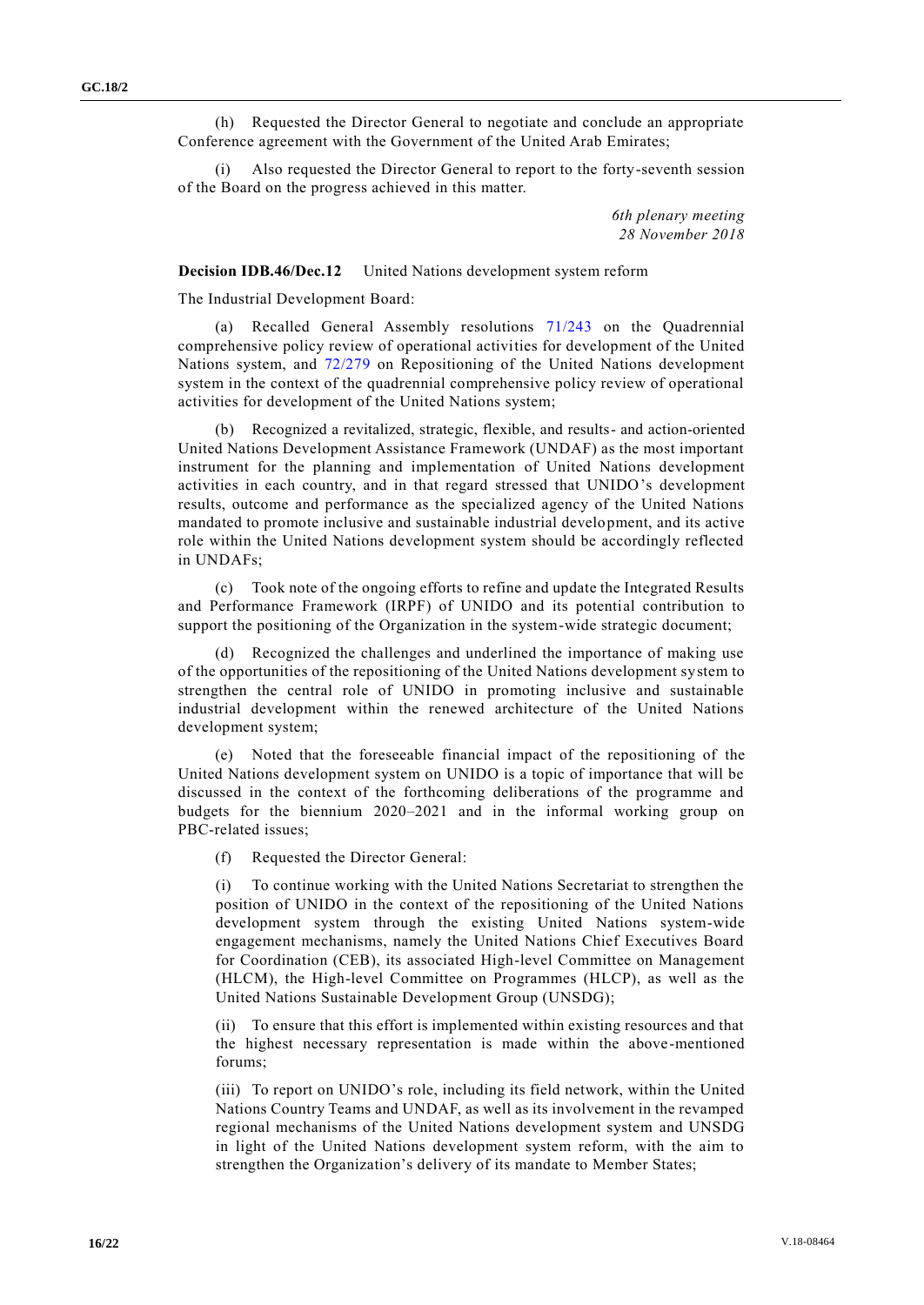(iv) To report on the services provided by the Resident Coordinator System to UNIDO and have a periodical assessment of the benefits of those services for UNIDO, without prejudice to UNIDO's obligations in General Assembly resolution [72/279;](http://undocs.org/A/RES/72/279)

(v) To report follow-up actions to the recommendations provided by the Industrial Development Board to the high-level political forum on sustainable development (HLPF) under the auspices of the Economic and Social Council;

(vi) To report regularly on the above to the Programme and Budget Committee, the Industrial Development Board, and the General Conference of UNIDO.

> *6th plenary meeting 28 November 2018*

#### **Decision IDB.46/Dec.13** Annual Report of the Director General for 2017 (UNIDO and the Third Industrial Development Decade for Africa)

The Industrial Development Board:

(a) Welcomed the adoption, in 2015, of General Assembly resolution [70/1](http://undocs.org/A/RES/70/1) on the 2030 Agenda for Sustainable Development and General Conference resolution GC.16/Res.2, which calls on UNIDO to align all its activities with the 2030 Agenda for Sustainable Development and its Sustainable Development Goals;

(b) Recognized General Assembly resolution [70/293](http://undocs.org/A/RES/70/293) on the Third Industrial Development Decade for Africa (2016–2025), which mandates UNIDO, as the lead Organization, to develop, operationalize and spearhead the implementation of IDDA III as well as enhance technical assistance and efforts towards resource mobilization for African countries specifically for this purpose;

(c) Emphasized the need to ensure that tangible progress towards IDDA III implementation is based on respective national, regional and continental priorities aimed at the attainment of inclusive and sustainable industrial development with a positive impact on socioeconomic development, yielding job creation particularly for the youth and women of the continent;

(d) Appreciated the various initiatives undertaken by the Secretariat, including the Work Plan on IDDA III for 2018 and the UNIDO Roadmap entitled "Implementation of IDDA III (2016–2025)", with concrete programmatic activities and time frame and the launching of the IDDA III Champions, comprising leaders of Côte d'Ivoire, Kenya, the Niger, Senegal, South Africa, Zambia and Malta;

(e) Acknowledged the close collaboration and invaluable contribution of all traditional and non-traditional donors, and in particular the African Union, the Economic Commission for Africa, the New Partnership for Africa's Development (NEPAD) and the African Development Bank, which will continue to create the necessary awareness and partnerships to ensure meaningful and concrete implementation and outcomes of IDDA III;

Requested the Director General for that purpose, to consult and work closely with all African States to ensure:

(i) Full ownership by African countries of current and future activities and programmes;

(ii) That the projects and programmes within IDDA III are aligned to the priorities of the African countries, including to the 2030 Agenda and its Sustainable Development Goals and targets and the 2063 Agenda of the African Union;

(iii) That projects and programmes will deliver concrete results including in terms of job creation and poverty reduction;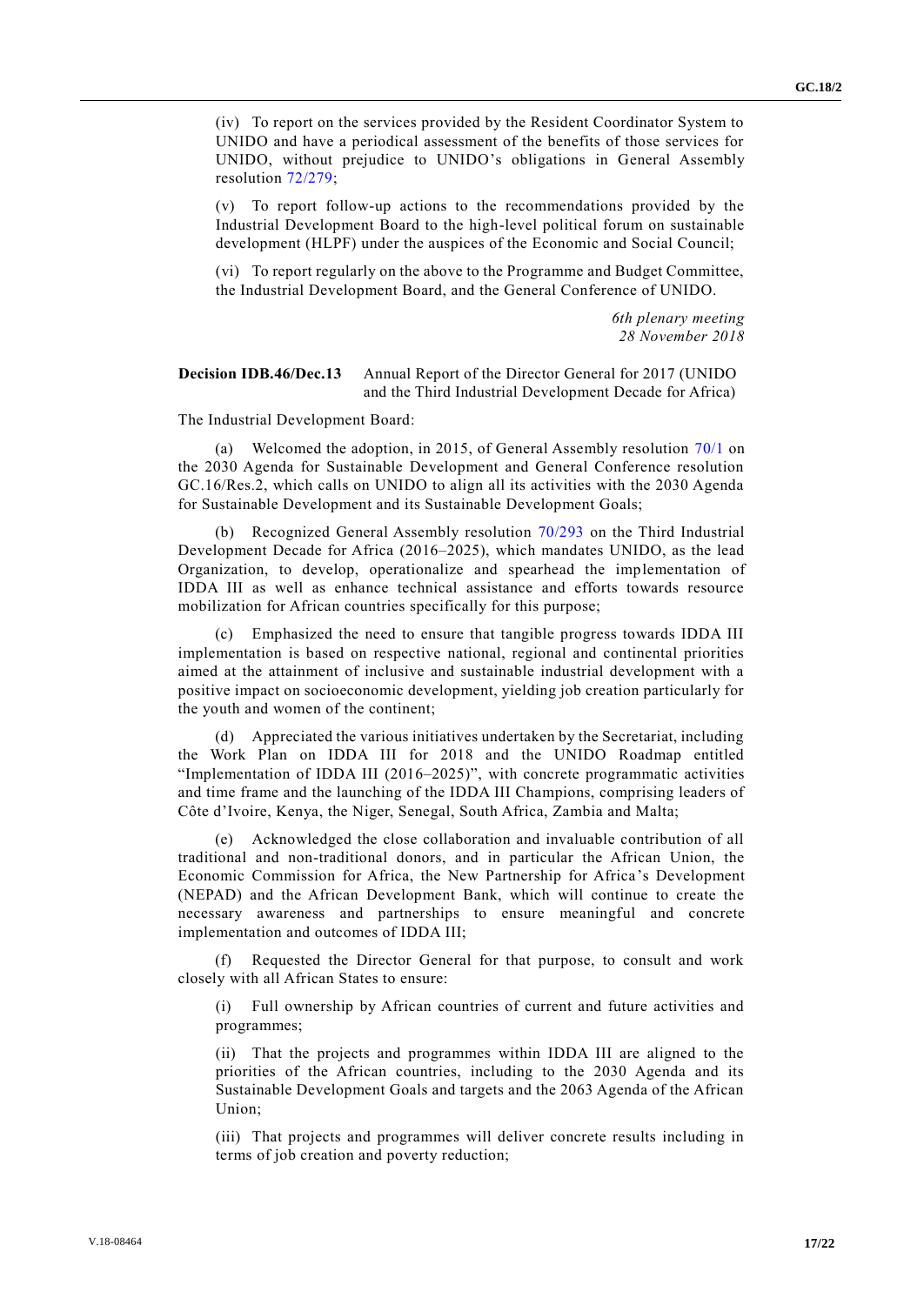(g) Also requested the Director General, for that purpose:

(i) To continue the dialogue with all relevant partners active in the continent, in particular the African Union, NEPAD, the Economic Commission for Africa and the African Development Bank;

(ii) To promote and improve all the broad partnerships, in implementing IDDA III projects and programmes, necessary to ensure synergies among the activities of all stakeholders, private and public, among African countries, traditional and non-traditional donors, as well as the United Nations specialized agencies and with bilateral, regional and multilateral initiatives and platforms, such as G20 initiatives on supporting industrialization in Africa and least developed countries;

(h) Also requested the Director General:

(i) To continue working closely with Member States and international organizations to provide necessary data and information in order to present a comprehensive overview of the Africa-centred programmes and projects of all the international organizations and donors to ensure synergies and to identify where additional efforts would be needed to implement IDDA III;

(ii) To regularly assess, and report to UNIDO Member States, and international partners, in a formal manner, on the Roadmap for the implementation of IDDA III;

(iii) To propose, in collaboration with African States, tangible solutions that improve the Roadmap accordingly, and accordingly mobilize additional activities with partners and potential investors;

Further requested the Director General to regularly report on the progress made on IDDA III in the annual reports of the Director General to the Programme and Budget Committee, the Industrial Development Board, and the General Conference and to the Informal Working Group on PBC-related matters, on a quarterly basis;

Reiterated General Assembly resolution  $70/293$  by further requesting the Director General of UNIDO to mobilize adequate resources for the implementation of IDDA III;

(k) Additionally requested the Director General to ensure that, within available resources, the Organization allocates adequate human and financial resources for the implementation of IDDA III projects.

> *6th plenary meeting 28 November 2018*

**Decision IDB.46/Dec.14** Application from a non-governmental organization for consultative status

The Industrial Development Board:

(a) Took note of the information contained in document IDB.46/23;

(b) Decided, in accordance with Article 19.1 (b) of the Constitution and the guidelines for the relationship of UNIDO with intergovernmental, governmental, non-governmental and other organizations (General Conference decision GC.1/Dec.41, annex, para. 17), to grant consultative status with UNIDO to the following non-governmental organization:

International Institute of Industrial Ecology and Green Economy (2iecologie).

*6th plenary meeting 28 November 2018*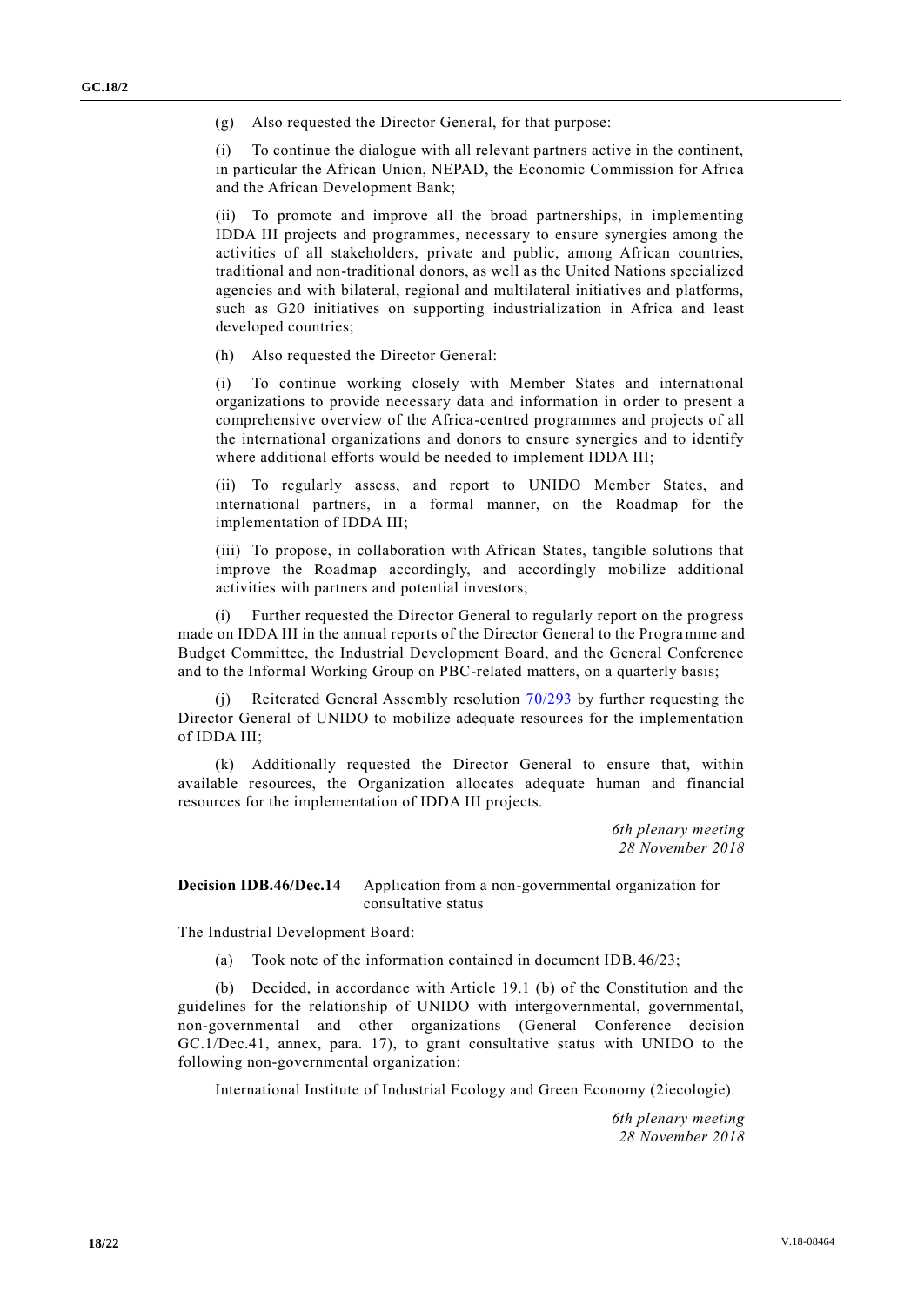#### **Decision IDB.46/Dec.15** Third special session of the General Conference

The Industrial Development Board:

In view of the consensus arrived at during the open-ended informal consultations of the Members completed in November 2018:

(a) Decided to request the Director General to convene the third special session of the General Conference in Vienna on Friday, 30 November 2018, in order to consider a proposal relating to the listing of States in Annex I of the Constitution of UNIDO;

(b) Recommended to the Conference that, for the purpose of convening the third special session on 30 November 2018:

(i) The officers of the special session and the members of the Credentials Committee should remain the same as at the seventeenth session of the Conference;

(ii) Credentials submitted for the seventeenth session should be relied upon for the third special session unless a representative submits new credentials;

(iii) The following rules of procedure of the General Conference may need to be suspended for the duration of the special session: rules 5.2, 9, 12.2, 23, and 28; and

(iv) The provisional agenda for the third special session of the General Conference should be adopted as follows:

- 1. Opening of the session.
- 2. Adoption of the agenda.
- 3. Credentials of representatives to the Conference.
- 4. Listing of States in Annex I of the Constitution of UNIDO.
- 5. Closure of the session.

*6th plenary meeting 28 November 2018*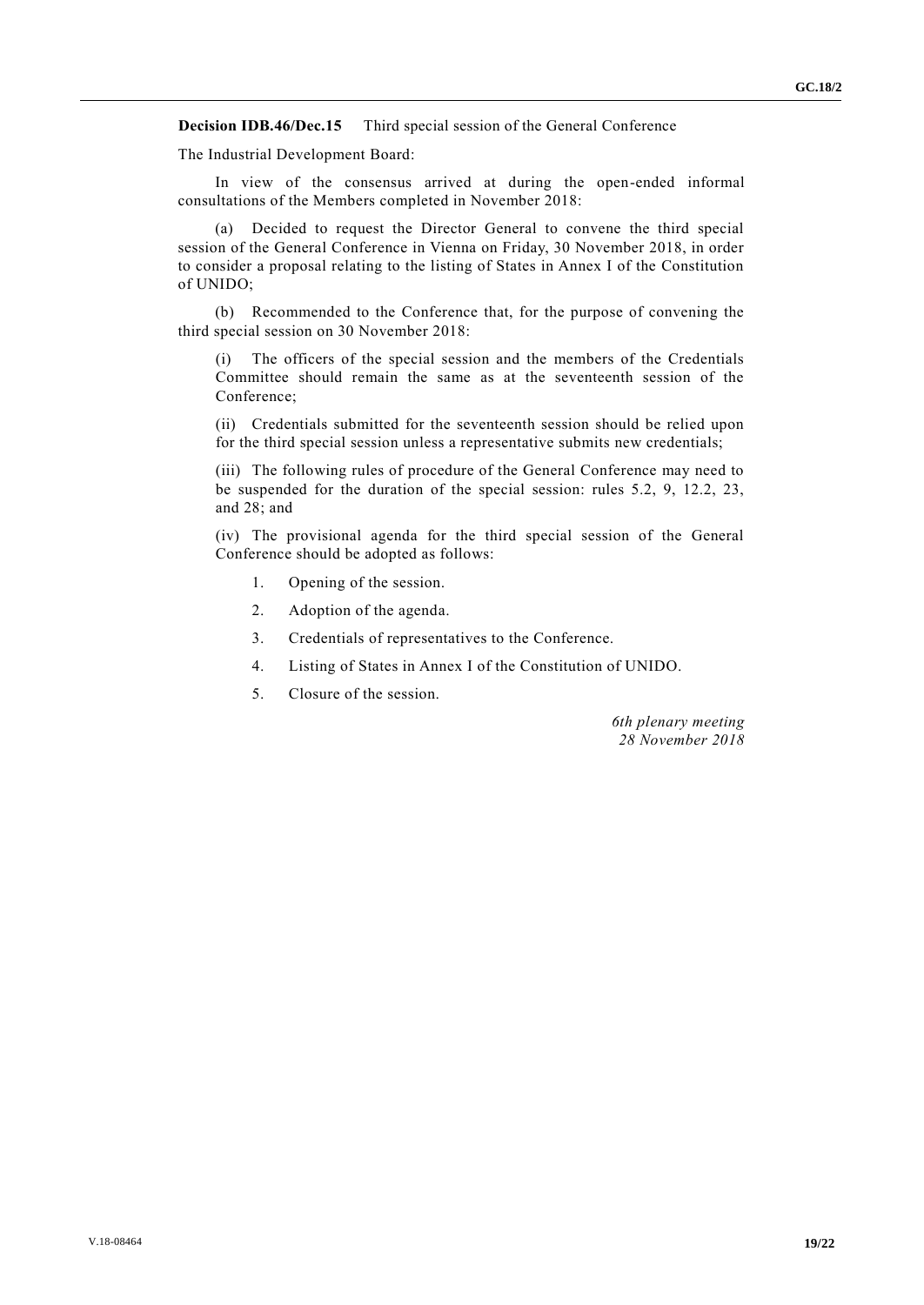# **Annex II**

# **Documents submitted to the Board at its forty-sixth session**

| Symbol               | Agenda item    | Title                                                                                                                                  |
|----------------------|----------------|----------------------------------------------------------------------------------------------------------------------------------------|
| IDB.46/1             | 2              | Provisional agenda                                                                                                                     |
| IDB.46/1/Add.1/Rev.1 | $\overline{2}$ | Annotated provisional agenda                                                                                                           |
| IDB.46/2             | 3, 4(d)        | <b>Annual Report 2017</b>                                                                                                              |
| IDB.46/3             | 4(a)           | Report of the External Auditor on the<br>accounts of UNIDO for the financial year<br>1 January to 31 December 2017                     |
| IDB.46/4             | 4(b)           | Financial situation of UNIDO. Report by the<br>Director General                                                                        |
| IDB.46/5             | 4(c)           | Report of the informal working group on<br>Programme and Budget Committee-related<br>issues. Report by the Co-chairs                   |
| IDB.46/6             | 4(d)           | Mobilization of financial resources. Report by<br>the Director General                                                                 |
| $IDB.46/7*$          | 4(e)           | General risk management. Report by the<br>Director General                                                                             |
| IDB.46/8             | 4(f)           | Medium-term investment plan 2018-2021.<br>Report by the Director General                                                               |
| IDB.46/9             | 4              | Report of the Programme and Budget<br>Committee on the work of its<br>thirty-fourth session                                            |
| IDB.46/10            | 5              | UNIDO and the 2030 Agenda for Sustainable<br>Development. Report by the Director General                                               |
| IDB.46/11            | 6              | United Nations Development System reform.<br>Report by the Director General                                                            |
| IDB.46/12            | 7              | UNIDO activities in energy and the<br>environment. Report by the Director General                                                      |
| IDB.46/13            | 8              | Strategic framework for partnering with<br>middle-income countries. Report by the<br>Director General                                  |
| IDB.46/14            | 9              | Activities of the Joint Inspection Unit. Report<br>by the Director General                                                             |
| IDB.46/15            | 10             | Recommendations of the Joint Inspection<br>Unit review of management and<br>administration in UNIDO. Report by the<br>Director General |
| IDB.46/16            | 11             | Report of the Audit Advisory Committee.<br>Report by the Chair                                                                         |
| IDB.46/16/Add.1      | 11             | Report of the Audit Advisory Committee.<br>Management response                                                                         |
| IDB.46/17            | 12             | Internal oversight activities. Report by the<br>Director of the Office of Evaluation and<br>Internal Oversight                         |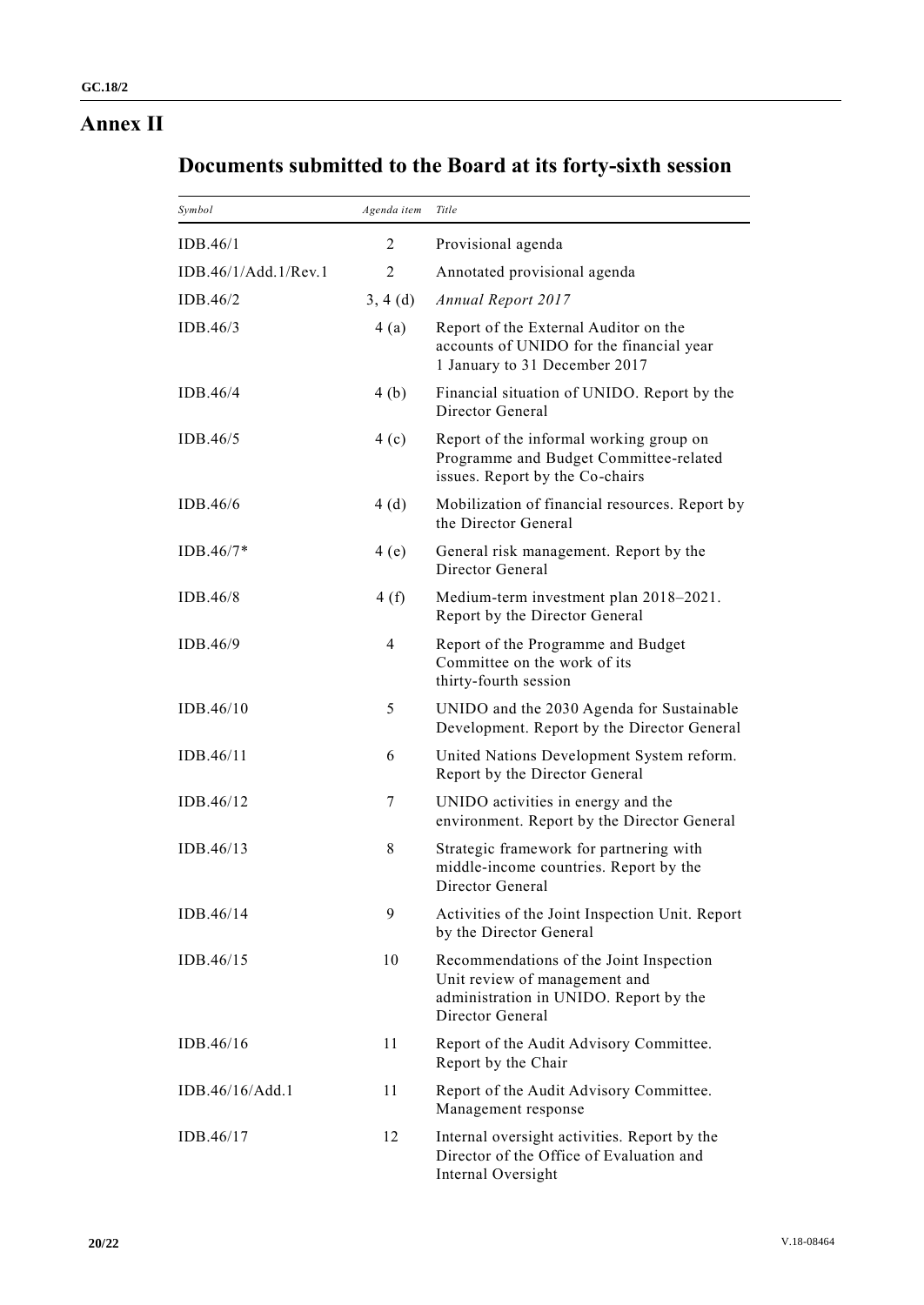| Symbol                 | Agenda item    | Title                                                                                                                                    |
|------------------------|----------------|------------------------------------------------------------------------------------------------------------------------------------------|
| IDB.46/18              | 13             | Evaluation activities. Note by the Director of<br>the Office of Evaluation and Internal<br>Oversight                                     |
| IDB.46/19              | 14             | Personnel matters. Report by the Director<br>General                                                                                     |
| IDB.46/20/Rev.1        | 15             | UNIDO, gender equality and the<br>empowerment of women. Report by the<br>Director General                                                |
| IDB.46/21              | 16             | Review of the consultative status of<br>non-governmental organizations. Report by<br>the Secretariat                                     |
| IDB.46/21/Add.1        | 16             | Review of the consultative status of<br>non-governmental organizations. Report by<br>the Secretariat                                     |
| IDB.46/22              | 17             | Date and place of the eighteenth session of<br>the General Conference. Report by the<br>Director General                                 |
| IDB.46/23              | 16             | Application from a non-governmental<br>organization for consultative status. Note by<br>the Director General                             |
| IDB.46/24              | 16             | Information on intergovernmental<br>organizations. Note by the Director General                                                          |
| Conference room papers |                |                                                                                                                                          |
| IDB.46/CRP.1*          | $\overline{2}$ | List of documents                                                                                                                        |
| IDB.46/CRP.2           | 4(b)           | Update on financial figures. Note by the<br>Secretariat                                                                                  |
| <b>IDB.46/CRP.3</b>    | 4(b)           | UNIDO in the United Nations Resident<br>Coordinator system. Note by the Secretariat                                                      |
| <b>IDB.46/CRP.4</b>    | 4(c)           | Update since 20 June 2018. Note by the<br>Co-chairs                                                                                      |
| <b>IDB.46/CRP.5</b>    | 5              | UNIDO technical cooperation programmes,<br>projects and tools contributing to the<br>achievement of the Sustainable<br>Development Goals |
| IDB.46/CRP.6           | 14             | Personnel matters. Annexes to the report by<br>the Director General                                                                      |
| IDB.46/CRP.7           | 14             | List of UNIDO staff. Note by the Secretariat                                                                                             |
| <b>IDB.46/CRP.8</b>    | 18             | Provisional agenda and date of the<br>forty-seventh session. Note by the<br>Director General                                             |
| <b>IDB.46/CRP.9</b>    | 3              | UNIDO support in fostering the local<br>pharmaceutical industry in developing<br>countries. Note by the Secretariat                      |
| IDB.46/CRP.10          | 9              | Activities of the Joint Inspection Unit.<br>Note by the Director General                                                                 |